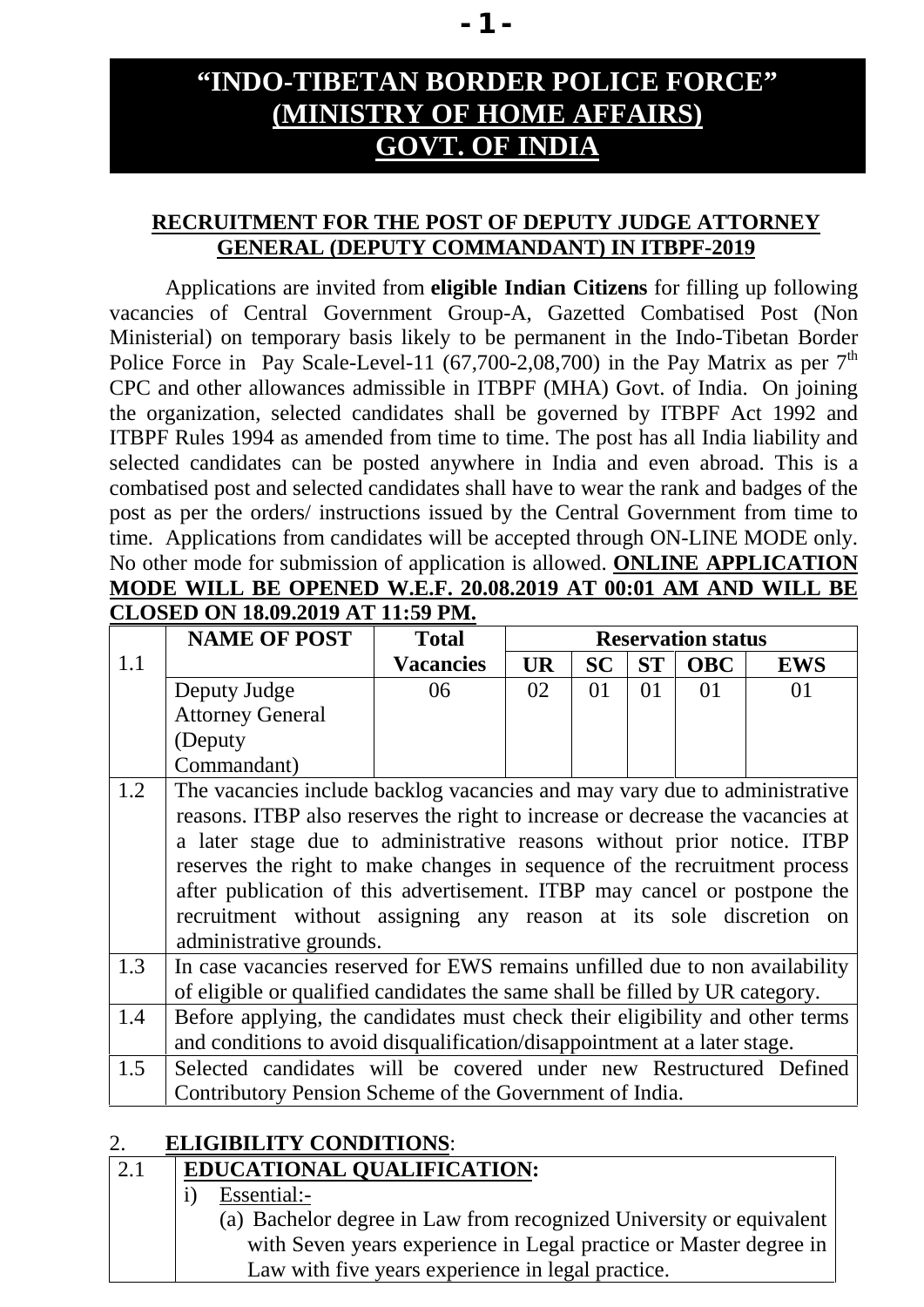|                     |             | (b) Should be qualified for enrolment as an Advocate.                           |                                                                                                                                       |
|---------------------|-------------|---------------------------------------------------------------------------------|---------------------------------------------------------------------------------------------------------------------------------------|
| $\ddot{\mathbf{i}}$ | Desirable:- | equivalent.<br>related to Armed Forces.<br><b>AGE AND RELAXATION:</b>           | (a) A post graduate Degree in Law from recognised University or<br>(b) Two years experience in dealing with trials under special laws |
| (i)                 |             |                                                                                 | <b>40 years.</b> Crucial date for determining the age limit will be the                                                               |
|                     |             | not have been born earlier than 19/09/1979.                                     | closing date i.e. $18th$ Sept, 2019 (18/09/2019). Candidates should                                                                   |
| (ii)                |             | eligible candidates as per Govt. instructions as under:-                        | Age relaxation is also available to the different categories of                                                                       |
|                     | SN          | Category                                                                        | Age relaxation permissible                                                                                                            |
|                     |             |                                                                                 | beyond the upper age limit.                                                                                                           |
|                     | (a)         | SC/ST candidate                                                                 | 5 years                                                                                                                               |
|                     | (b)         | OBC (NCL)                                                                       | 3 years                                                                                                                               |
|                     | (c)         | had<br>Candidates<br>who                                                        | UR/EWS- 5 years                                                                                                                       |
|                     |             | ordinarily been domiciled in                                                    | $SC/ST-10$ (5+5) Years.                                                                                                               |
|                     |             | the State of <b>Jammu</b> $\&$                                                  |                                                                                                                                       |
|                     |             | <b>Kashmir</b> during the period<br>from $1st$ January 1980 to 31 <sup>st</sup> |                                                                                                                                       |
|                     |             | December, 1989.                                                                 |                                                                                                                                       |
|                     | (d)         | Children and dependent of   UR/EWS- 5 years                                     |                                                                                                                                       |
|                     |             | KILLED<br>in the<br>victims                                                     | SC/ST- $10(5+5)$ years.                                                                                                               |
|                     |             | 1984 riots OR communal                                                          |                                                                                                                                       |
|                     |             | riots of 2002 in Gujarat.                                                       |                                                                                                                                       |
|                     | (e)         | <b>Government Servant</b>                                                       | 05 Years in accordance with                                                                                                           |
|                     |             |                                                                                 | the instructions or orders                                                                                                            |
|                     |             |                                                                                 | issued<br>by<br>the<br>Central                                                                                                        |
|                     |             |                                                                                 | Government.                                                                                                                           |
| (iii)               |             |                                                                                 | The crucial date for determining the age limit in each case shall be                                                                  |
|                     |             |                                                                                 | the closing date i.e. $18/09/2019$ $(18/09/2019)$ for receipt of                                                                      |
|                     |             | <b>On-line applications</b> from candidates.                                    |                                                                                                                                       |
| (iv)                |             |                                                                                 | Only the date of Birth as recorded in the Matriculation Certificate                                                                   |
|                     |             |                                                                                 | shall be accepted as proof for determining the age eligibility at the                                                                 |
|                     |             |                                                                                 | time of direct recruitment and no subsequent request for its change                                                                   |
| (v)                 |             | will be considered or granted.                                                  | Candidates claiming OBC(NCL) status may note that certificate on                                                                      |
|                     |             |                                                                                 | non-creamy layer status should have been obtained within three                                                                        |
|                     |             | years before the closing date i.e. 18/09/2019.                                  |                                                                                                                                       |
| (vi)                |             |                                                                                 | Candidates who wish to be considered against vacancies reserved                                                                       |
|                     |             |                                                                                 | or seek age relaxation must submit requisite certificate from the                                                                     |
|                     |             |                                                                                 | competent authority, in the prescribed format when such                                                                               |
|                     |             |                                                                                 | certificates are sought by the Recruitment Board. Otherwise, their                                                                    |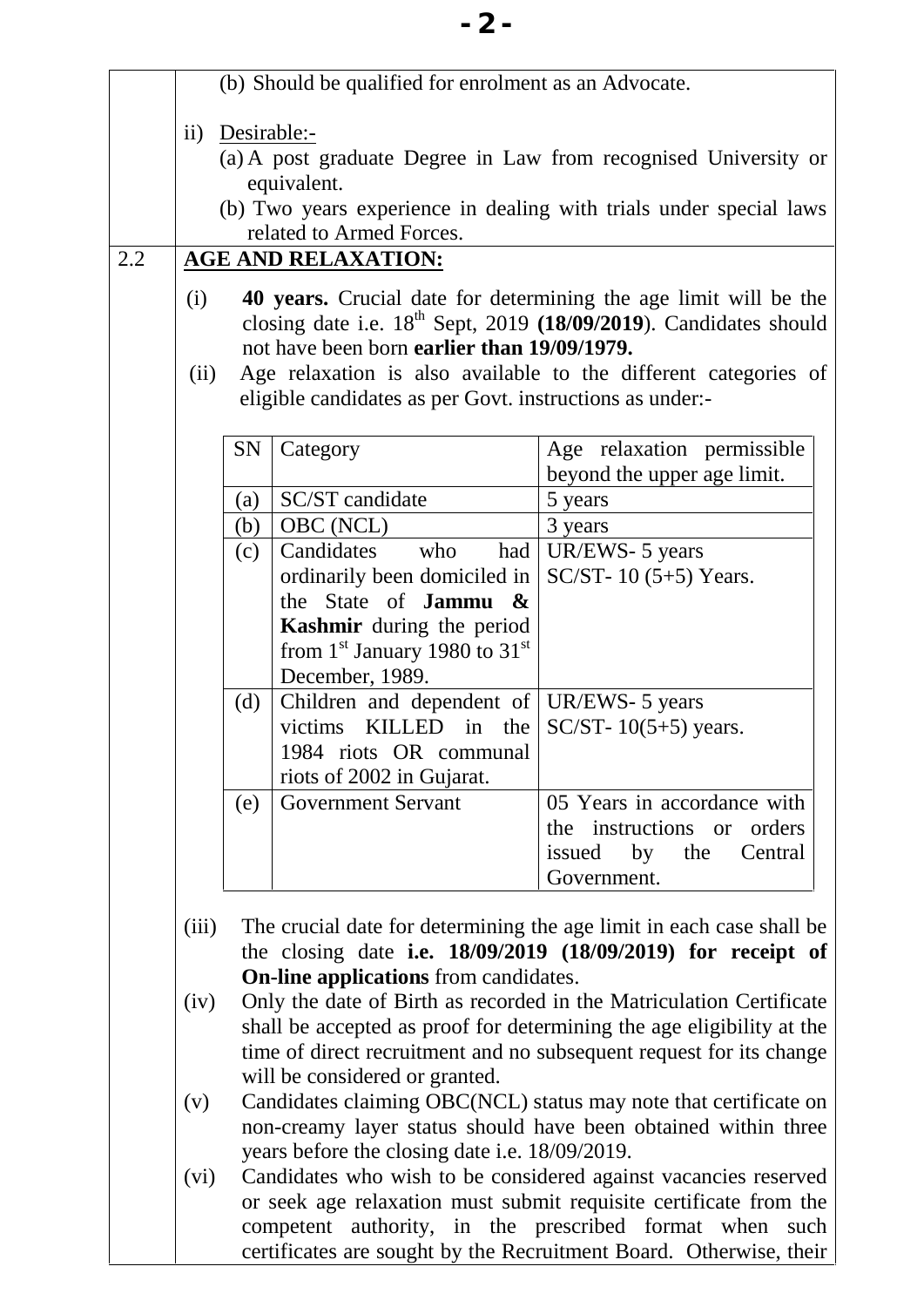|                       | not be accepted.                                                                                    |                                                                   |                                      |     | advertisement. Certificates obtained in any other format will<br>PHYSICAL STANDARD(MALE & FEMALE):<br>The minimum physical standard for the candidates of all categories will                                                                                 |                        |                                                                               |                                                                        |
|-----------------------|-----------------------------------------------------------------------------------------------------|-------------------------------------------------------------------|--------------------------------------|-----|---------------------------------------------------------------------------------------------------------------------------------------------------------------------------------------------------------------------------------------------------------------|------------------------|-------------------------------------------------------------------------------|------------------------------------------------------------------------|
| be as follows:-       | Minimum<br><b>Height</b> in cms                                                                     | Minimum Chest in cms                                              |                                      |     |                                                                                                                                                                                                                                                               | <b>Weight (In Kgs)</b> |                                                                               |                                                                        |
| Male                  | Female                                                                                              | Male                                                              |                                      |     | Female                                                                                                                                                                                                                                                        |                        | Male/Female                                                                   |                                                                        |
| 165                   | 157                                                                                                 |                                                                   | Unexpanded-81 cms<br>Expanded-86 cms |     | Chest<br>measurem<br>ent not<br>applicable                                                                                                                                                                                                                    |                        | Weight should<br>proportionate<br>height & age as per<br>prescribed standard. | be<br>to                                                               |
|                       |                                                                                                     |                                                                   |                                      |     | MHA, GOI, for direct recruitment in CAPFs from time to time.<br>However, the basic medical standards are as under:-<br>Eye sight: The minimum visual standard for the candidates of all<br>categories as per existing Medical guidelines applicable for CAPFs |                        |                                                                               | ITBP Board of Medical Officers as per the medical guidelines issued by |
| (i)                   | will be as follows:-<br>Visual Acuity   Uncorrected<br>unaided<br>(NEAR<br>VISION)                  | visual acuity<br>(DISTANT<br>VISION)                              |                                      |     | Refraction                                                                                                                                                                                                                                                    |                        | Colour<br>Vision                                                              |                                                                        |
| <b>Better</b>         | Worse                                                                                               | <b>Better</b>                                                     | Worse                                |     |                                                                                                                                                                                                                                                               |                        |                                                                               |                                                                        |
| eye<br>N <sub>6</sub> | eye<br>N <sub>9</sub>                                                                               | eye<br>6/6                                                        | eye<br>6/12                          |     | Hypermetropia: +3.50DS,<br>Myopia: -4.5DS (Including<br>Astigmatism $+/- 1.50$ )                                                                                                                                                                              |                        | $CP-III$<br><b>ISIHARA</b><br><b>PLATES</b>                                   |                                                                        |
| (ii)                  | surgery is permitted.<br>Lasik<br>criteria as<br>(a)<br>Interval<br>(b)<br>Age<br>(c)<br>(d)<br>(e) | below:-<br>Axial length<br>Corneal thickness -<br>Pre Lasik error | $\overline{\phantom{a}}$             | 6 D | However, no Radial Keratotomy (RK) or another refraction<br>surgery correction is permitted subject to prescribed<br>6 months<br>20-35 Years<br>Less than 26 mm and more than<br>$21 \text{ mm}$<br>425 micron                                                |                        |                                                                               |                                                                        |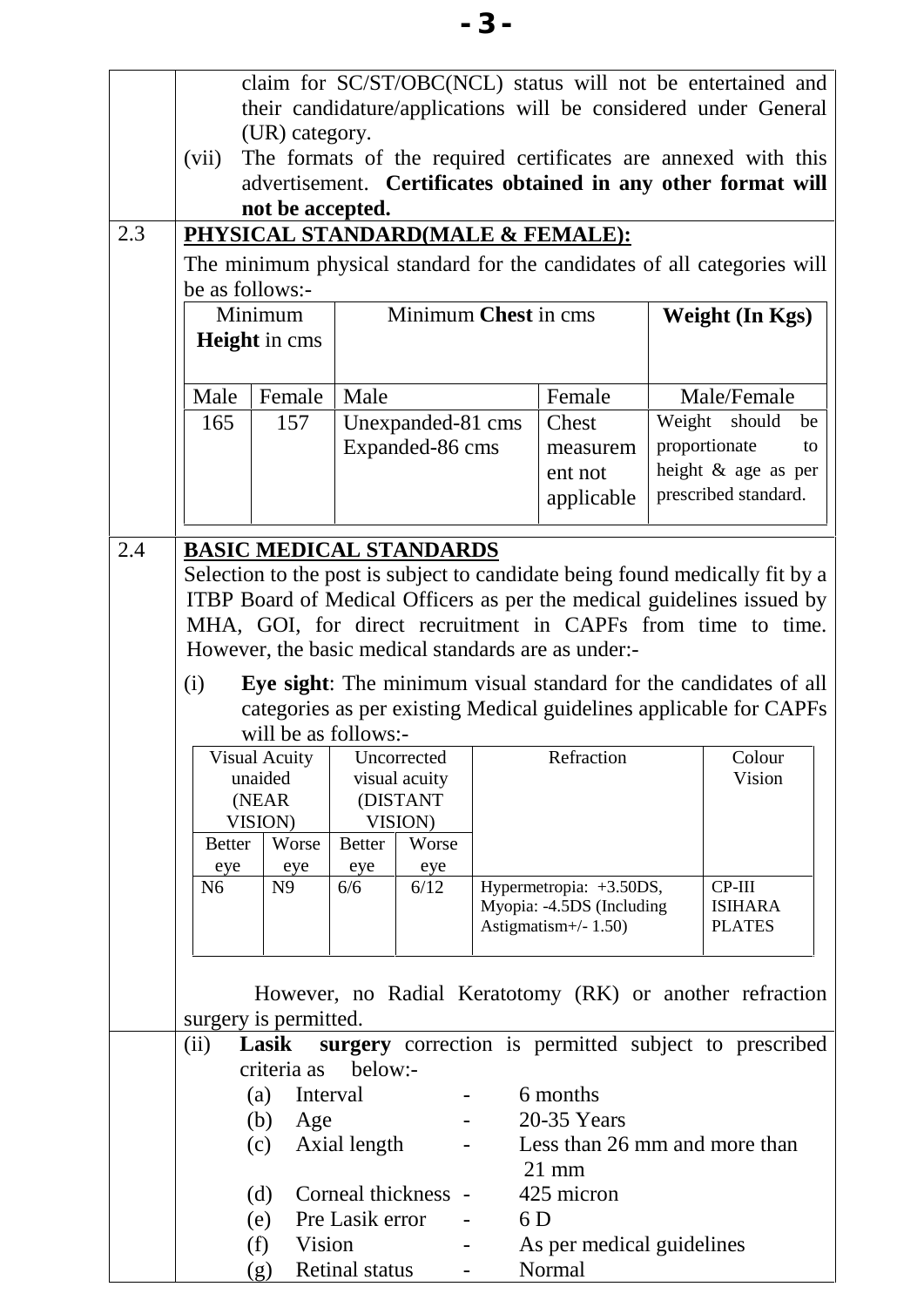# **3. HOW TO APPLY AND BY WHICH DATE:**

- 3.1 **Online application mode will be opened w.e.f. 20.08.2019 at 00:01 am and will be closed on 18.09.2019 at 11:59 pm.**
- 3.2 Eligible and interested candidates should apply online through website **www.recruitment.itbpolice.nic.in.** Candidates are advised to fill the online application form strictly as per the eligibility criteria and terms and conditions given in order to avoid disqualification/disappointment at a later stage. Candidates should also ensure to upload:-
	- (a) Clear and legible photo
	- (b) Clear and legible scanned signature
	- (c) Self attested copy of degree as mentioned in Para-2, as the case may be.
	- (d) Self attested copy of legal practice experience certificate as mentioned in Para-2, as the case may be. Legal practice experience certificate should clearly mention the date and duration of experience on the Firm's letter head; or should be signed and stamped by the counsel under whom practiced clearly mentioning the date and duration.
	- (e) Self attested copy of certificate of enrolment as an Advocate issued by Bar Council.

Any discrepancy in the online application will result in rejection of the application. **No application will be accepted offline. Candidature of the candidate who submitted application offline will be rejected summarily.**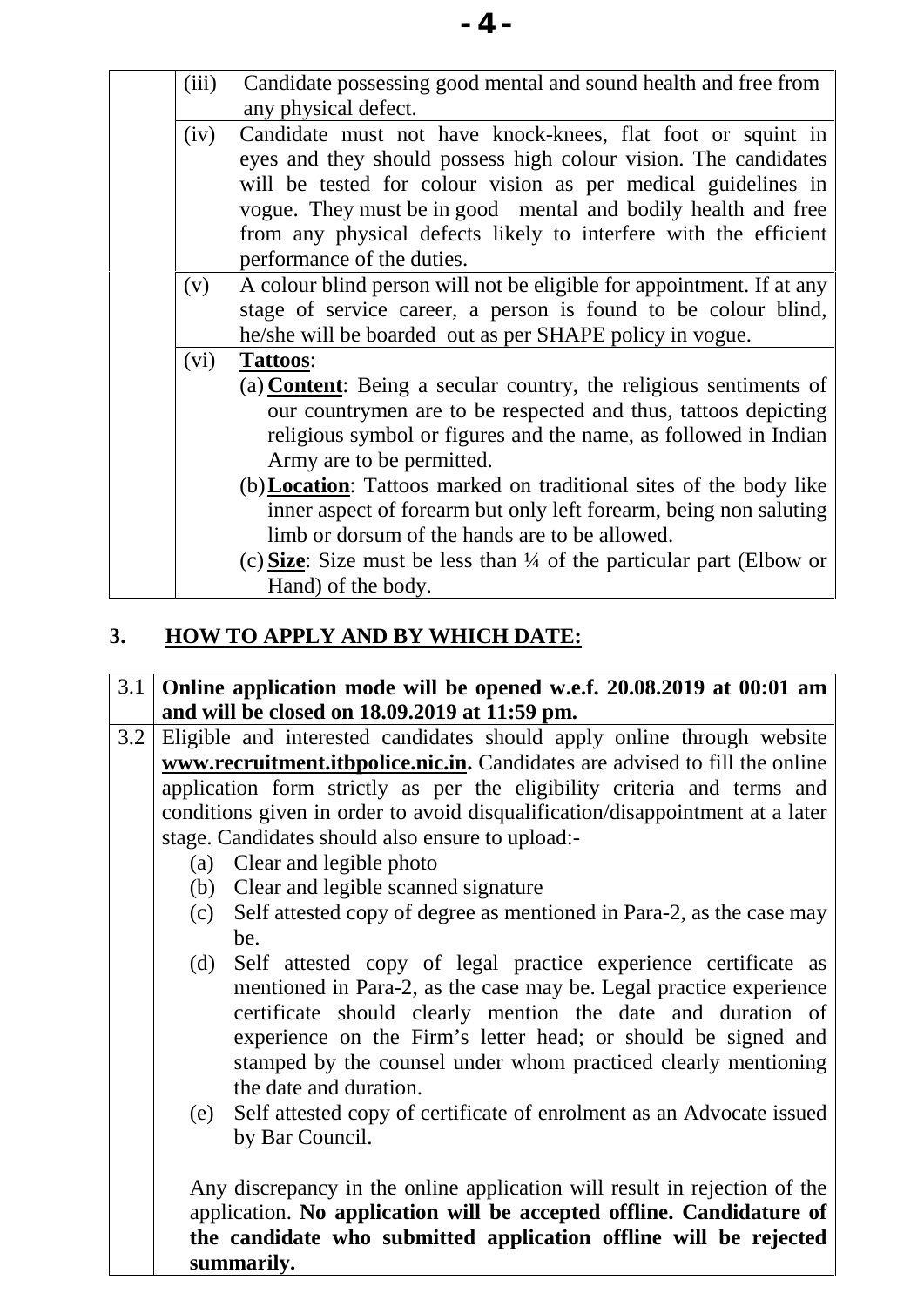3.3 **APPLICATION FEE & MODE OF PAYMENT** – Male candidates belonging to General (UR)/EWS/OBC category applying for recruitment to the above posts should pay Rs 400/- (Rupees Four Hundred only) as application fee through online payment gateway system on **www.recruitment.itbpolice.nic.in.** Application received with any other mode of fee payment will be summarily rejected. **Candidates belonging to Scheduled Caste, Scheduled Tribe and Females are exempted from paying the fee.** Fee once paid will not be refunded under any circumstances. Fee paid by modes other than above will not be accepted and the applications of such candidate will be rejected forthright and the payment made shall stand forfeited. 3.4 Persons serving in Central/State Government applying for this recruitment are required to furnish a copy of No Objection Certificate **(Annexure- I)** and DE/Vigilance clearance certificate **(Annexure-II)** issued by the

employer at the time of physical verification of documents. Such candidates who fail to submit NOC and DE/Vigilance clearance certificate at the time of documentation shall not be allowed to appear in the selection process and his/her candidature shall be summarily rejected.

## 4. **SELECTION PROCESS:**

Admit Cards to the candidates will be issued online mentioning the date and venue of recruitment test. Candidature of candidates who are issued online admit cards will remain provisional till they are finally selected and submit all related documents/certificates in original and in prescribed format at the stage of verification of original documents. The candidates who arrive at the venue without valid admit cards will not be permitted to appear in the recruitment process.

The candidates will undergo verification of identity including Biometric capture before start of Physical Efficiency Test (PET) and Physical Standard Test (PST). Biometric identification of candidates can also be taken at any stage of recruitment.

The recruitment to the post of Deputy Judge Attorney General (Deputy Commandant) will comprise of following phases. However, ITBP reserves the right to change sequence of the recruitment process due to administrative reasons.

| <b>PHASE-I</b>    |                                                                  |           |             |             |  |  |  |
|-------------------|------------------------------------------------------------------|-----------|-------------|-------------|--|--|--|
| <b>PHYSICAL</b>   | (i)<br>The candidates will report at the venue on given date and |           |             |             |  |  |  |
| <b>EFFICIENCY</b> | time with a clear & legible print out of their online admit      |           |             |             |  |  |  |
| TEST(PET)         | card and online application form for PET. The events of the      |           |             |             |  |  |  |
|                   | PET are as follows:-                                             |           |             |             |  |  |  |
|                   | <b>SN</b><br>Male<br>Events<br>Female                            |           |             |             |  |  |  |
|                   | In 20 Seconds<br>100 Meter Race<br>In 18 Seconds<br>(a)          |           |             |             |  |  |  |
|                   | In 4 Minutes<br>(b)<br>800 Meters Race<br>In 5 Minutes           |           |             |             |  |  |  |
|                   | 30 Seconds                                                       |           |             |             |  |  |  |
|                   | (c)                                                              | Long Jump | 3.5 Meters  | 3.0 Meters  |  |  |  |
|                   |                                                                  |           | (3 chances) | (3 chances) |  |  |  |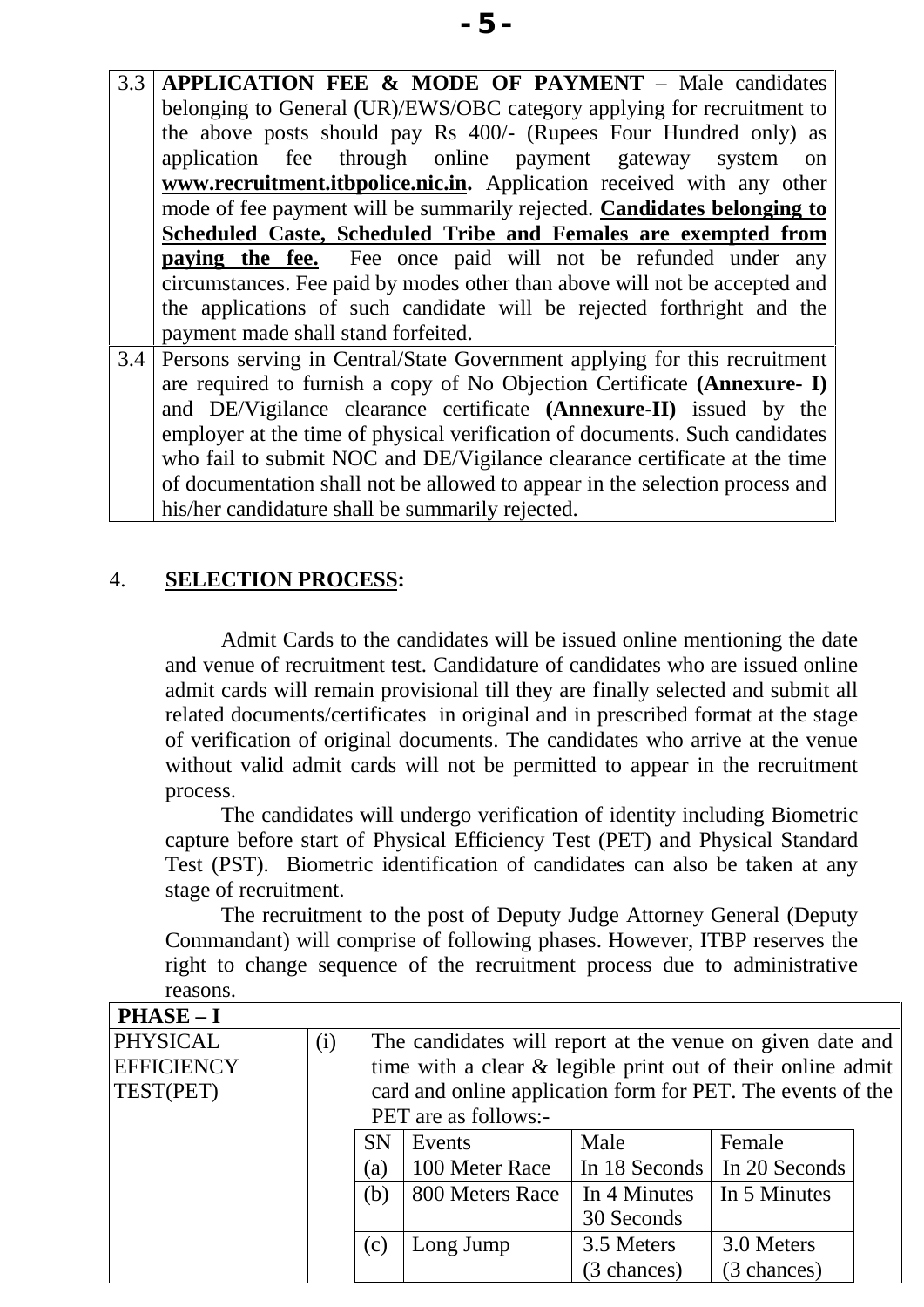|                                              | (d)                                                                                                                                                                                                                                                      | Shot Put                                                                                                                                                                                                                            | 4.5 Meters  | N/A |     |  |
|----------------------------------------------|----------------------------------------------------------------------------------------------------------------------------------------------------------------------------------------------------------------------------------------------------------|-------------------------------------------------------------------------------------------------------------------------------------------------------------------------------------------------------------------------------------|-------------|-----|-----|--|
|                                              |                                                                                                                                                                                                                                                          | $(7.26 \text{ Kgs})$                                                                                                                                                                                                                | (3 chances) |     |     |  |
|                                              | All events of PET shall be qualifying in nature. Candidates<br>(ii)<br>required to qualify each event of PET. Candidates<br>are<br>failing to qualify any event of the PET shall be eliminated.<br>There Shall be no appeal against PET events.<br>(iii) |                                                                                                                                                                                                                                     |             |     |     |  |
|                                              |                                                                                                                                                                                                                                                          |                                                                                                                                                                                                                                     |             |     |     |  |
|                                              | (iv)                                                                                                                                                                                                                                                     | Pregnancy at the time of Physical Efficiency Test will be a<br>disqualification and pregnant female candidate shall be<br>rejected at this stage in their own interest as per the medical<br>standard as applicable in this regard. |             |     |     |  |
| <b>PHYSICAL</b>                              |                                                                                                                                                                                                                                                          | Candidates who qualify the Physical Efficiency Test (PET) will                                                                                                                                                                      |             |     |     |  |
| <b>STANDARD TEST</b>                         |                                                                                                                                                                                                                                                          | be screened for Height, Chest and Weight measurements. Those                                                                                                                                                                        |             |     |     |  |
| (PST)                                        |                                                                                                                                                                                                                                                          | who do not meet the required physical measurements as                                                                                                                                                                               |             |     |     |  |
|                                              |                                                                                                                                                                                                                                                          | applicable will be eliminated at this stage.                                                                                                                                                                                        |             |     |     |  |
| <b>VERIFICATION</b><br><b>OF</b><br>ORIGINAL |                                                                                                                                                                                                                                                          | Candidates who qualify the PST will undergo verification of<br>original documents. Original documents will be returned on the                                                                                                       |             |     |     |  |
| <b>DOCUMENTS</b>                             |                                                                                                                                                                                                                                                          | spot after verification and self attested copies of certificates will                                                                                                                                                               |             |     |     |  |
|                                              |                                                                                                                                                                                                                                                          | be retained with the application. Original copy of following                                                                                                                                                                        |             |     |     |  |
|                                              |                                                                                                                                                                                                                                                          | documents will be required for verification:                                                                                                                                                                                        |             |     |     |  |
|                                              | (i)                                                                                                                                                                                                                                                      | Educational Certificate(s) alongwith Degree and                                                                                                                                                                                     |             |     |     |  |
|                                              |                                                                                                                                                                                                                                                          | experience certificates as mentioned at Para-2.1.                                                                                                                                                                                   |             |     |     |  |
|                                              | (ii)                                                                                                                                                                                                                                                     | Date of birth Certificate as in Matriculation or 10 <sup>th</sup>                                                                                                                                                                   |             |     |     |  |
|                                              |                                                                                                                                                                                                                                                          | Class Certificate;                                                                                                                                                                                                                  |             |     |     |  |
|                                              | (iii)                                                                                                                                                                                                                                                    | Scheduled Caste and Scheduled Tribe Certificate, as                                                                                                                                                                                 |             |     |     |  |
|                                              |                                                                                                                                                                                                                                                          | <b>Annexure-III</b> and OBC certificate, as <b>Annexure-IV</b>                                                                                                                                                                      |             |     |     |  |
|                                              |                                                                                                                                                                                                                                                          | (if belonging to any of these categories) issued by an                                                                                                                                                                              |             |     |     |  |
|                                              |                                                                                                                                                                                                                                                          | authority not lower than Tehsildar or SDO.                                                                                                                                                                                          |             |     |     |  |
|                                              |                                                                                                                                                                                                                                                          | Candidates claiming OBC (NCL) status may note<br>that certificate on creamy layer status should have                                                                                                                                |             |     |     |  |
|                                              |                                                                                                                                                                                                                                                          | been obtained within three years before the closing                                                                                                                                                                                 |             |     |     |  |
|                                              |                                                                                                                                                                                                                                                          | date i.e. 18/09/2019.                                                                                                                                                                                                               |             |     |     |  |
|                                              | (iv)                                                                                                                                                                                                                                                     | Candidates seeking reservation as OBC(NCL) shall                                                                                                                                                                                    |             |     |     |  |
|                                              |                                                                                                                                                                                                                                                          | submit a declaration as <b>Annexure-'V'</b>                                                                                                                                                                                         |             |     |     |  |
|                                              | (v)                                                                                                                                                                                                                                                      | Candidates seeking reservation as EWS shall submit                                                                                                                                                                                  |             |     |     |  |
|                                              |                                                                                                                                                                                                                                                          | a declaration as <b>Annexure-'VI' otherwise</b> they shall                                                                                                                                                                          |             |     |     |  |
|                                              |                                                                                                                                                                                                                                                          | not be considered as EWS category and will be                                                                                                                                                                                       |             |     |     |  |
|                                              |                                                                                                                                                                                                                                                          | considered under UR category.                                                                                                                                                                                                       |             |     |     |  |
|                                              | (vi)                                                                                                                                                                                                                                                     | Domicile Certificate issued by local revenue                                                                                                                                                                                        |             |     |     |  |
|                                              |                                                                                                                                                                                                                                                          | authorities or PAN Card or Adhar Card or Driving                                                                                                                                                                                    |             |     |     |  |
|                                              |                                                                                                                                                                                                                                                          | License or Voter ID Card or Passport for                                                                                                                                                                                            |             |     |     |  |
|                                              |                                                                                                                                                                                                                                                          | verification of citizenship. In case of West Pakistani<br>Refugees settled in J&K, they are required to                                                                                                                             |             |     |     |  |
|                                              |                                                                                                                                                                                                                                                          | produce Certificate in the format attached                                                                                                                                                                                          |             |     | as  |  |
|                                              |                                                                                                                                                                                                                                                          | Annexure-'VII'                                                                                                                                                                                                                      | issued      | by  | the |  |
|                                              |                                                                                                                                                                                                                                                          |                                                                                                                                                                                                                                     |             |     |     |  |

Sarpanch/Numberdar/Naib Tehsildar of a candidate's

**- 6 -**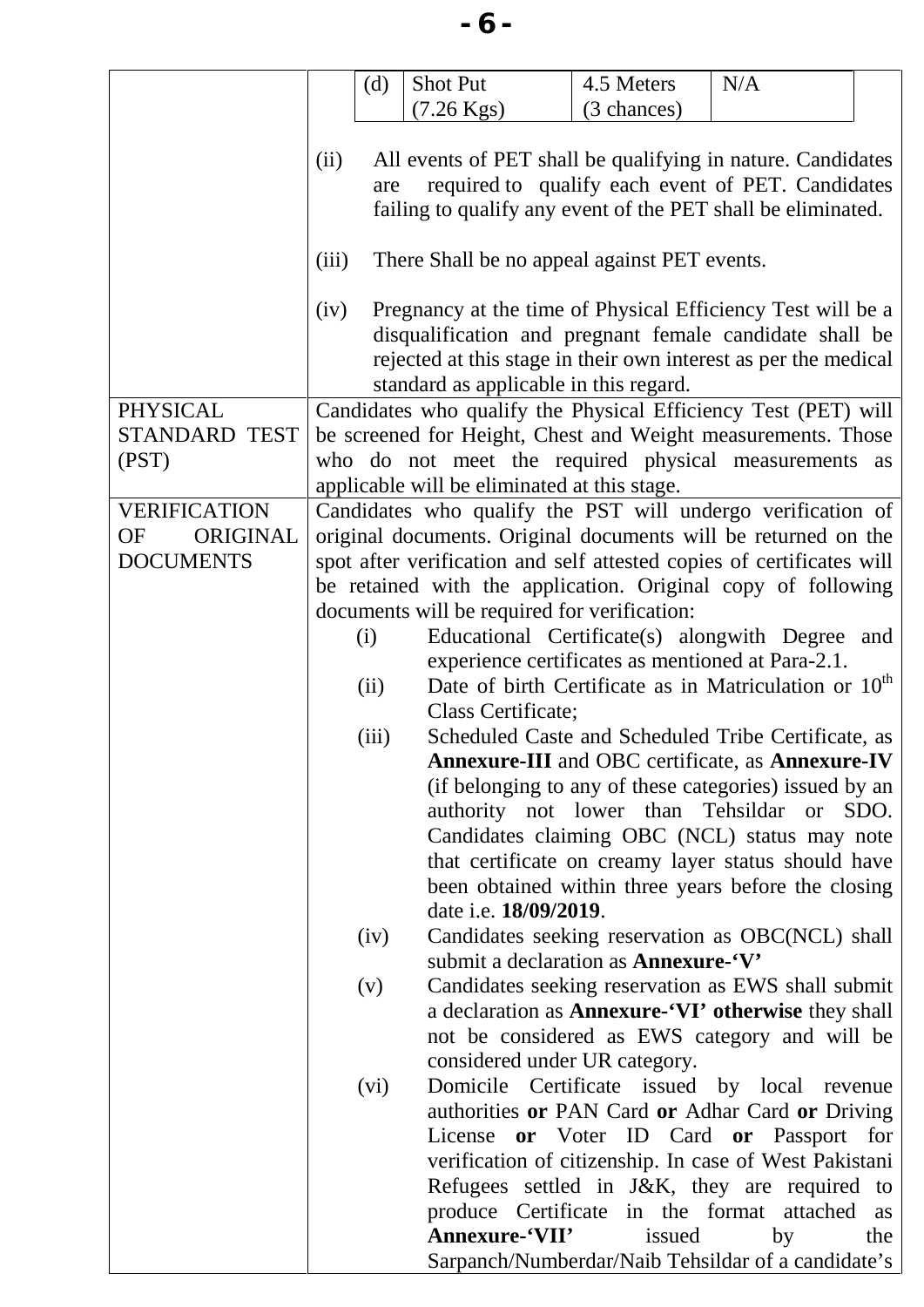|                    | uploaded       | Constituency.<br>(vii)<br>shall<br>categories<br>documents/certificates at the time of recruitment tests for<br>verification by the Board. No marks shall be allotted for<br>documentation. Candidates failing to qualify at the stage of<br>documentation shall be eliminated. Result of Phase-I will be<br>on<br>www.recruitment.itbpolice.nic.in. | village to the effect that the person belonged to the<br>West Pakistani Refugees Category, alongwith a copy<br>of Electoral Roll showing the name of the candidate<br>in the voter list for elections to the Parliamentary<br>One latest passport size photograph. (Same as<br>submitted with application form);<br>All candidates claiming relaxation under various<br>aforementioned<br>bring<br>ITBP recruitment | website      | original<br>i.e.     |
|--------------------|----------------|------------------------------------------------------------------------------------------------------------------------------------------------------------------------------------------------------------------------------------------------------------------------------------------------------------------------------------------------------|---------------------------------------------------------------------------------------------------------------------------------------------------------------------------------------------------------------------------------------------------------------------------------------------------------------------------------------------------------------------------------------------------------------------|--------------|----------------------|
| <b>PHASE - II</b>  |                |                                                                                                                                                                                                                                                                                                                                                      |                                                                                                                                                                                                                                                                                                                                                                                                                     |              |                      |
| <b>WRITTEN</b>     |                | Candidates who qualify in Documentation shall be called for                                                                                                                                                                                                                                                                                          |                                                                                                                                                                                                                                                                                                                                                                                                                     |              |                      |
| <b>EXAMINATION</b> |                | written examination for which fresh admit cards to the candidates                                                                                                                                                                                                                                                                                    |                                                                                                                                                                                                                                                                                                                                                                                                                     |              |                      |
|                    |                | will be issued online by mentioning the date $\&$ venue of the                                                                                                                                                                                                                                                                                       |                                                                                                                                                                                                                                                                                                                                                                                                                     |              |                      |
|                    |                | written test. The candidates are required to appear for the written                                                                                                                                                                                                                                                                                  |                                                                                                                                                                                                                                                                                                                                                                                                                     |              |                      |
|                    |                | test with a clear and legible print out of their online admit card.                                                                                                                                                                                                                                                                                  |                                                                                                                                                                                                                                                                                                                                                                                                                     |              |                      |
|                    |                |                                                                                                                                                                                                                                                                                                                                                      |                                                                                                                                                                                                                                                                                                                                                                                                                     |              |                      |
|                    |                | Result of Phase-II will also be uploaded on ITBP recruitment                                                                                                                                                                                                                                                                                         |                                                                                                                                                                                                                                                                                                                                                                                                                     |              |                      |
|                    |                | website i.e. www.recruitment.itbpolice.nic.in. The written test                                                                                                                                                                                                                                                                                      |                                                                                                                                                                                                                                                                                                                                                                                                                     |              |                      |
|                    |                | will be as under:-                                                                                                                                                                                                                                                                                                                                   |                                                                                                                                                                                                                                                                                                                                                                                                                     |              |                      |
|                    |                | PAPER-I (OBJECTIVE AND SUBJECTIVE)-100 MARKS                                                                                                                                                                                                                                                                                                         |                                                                                                                                                                                                                                                                                                                                                                                                                     |              |                      |
|                    | <b>SN</b>      | <b>Subject</b><br>General Intelligence                                                                                                                                                                                                                                                                                                               | No. of questions                                                                                                                                                                                                                                                                                                                                                                                                    | <b>Marks</b> | <b>Time</b><br>2 Hrs |
|                    | 1              | (Objective)                                                                                                                                                                                                                                                                                                                                          | 25<br>questions<br>(MCQ)                                                                                                                                                                                                                                                                                                                                                                                            | 25 Marks     |                      |
|                    | $\overline{2}$ | General awareness<br>$\&$                                                                                                                                                                                                                                                                                                                            | 25<br>questions                                                                                                                                                                                                                                                                                                                                                                                                     | 25 Marks     |                      |
|                    |                | General Knowledge                                                                                                                                                                                                                                                                                                                                    | (MCQ)                                                                                                                                                                                                                                                                                                                                                                                                               |              |                      |
|                    |                | (Objective)                                                                                                                                                                                                                                                                                                                                          |                                                                                                                                                                                                                                                                                                                                                                                                                     |              |                      |
|                    | 3              | General English                                                                                                                                                                                                                                                                                                                                      | <b>MCQ</b><br>50%<br>$\&$                                                                                                                                                                                                                                                                                                                                                                                           | 50 Marks     |                      |
|                    |                |                                                                                                                                                                                                                                                                                                                                                      | 50% Subjective                                                                                                                                                                                                                                                                                                                                                                                                      |              |                      |
|                    |                | PAPER-II (OBJECTIVE AND SUBJECTIVE)-100 MARKS                                                                                                                                                                                                                                                                                                        |                                                                                                                                                                                                                                                                                                                                                                                                                     |              |                      |
|                    | <b>SN</b>      | <b>Subject</b>                                                                                                                                                                                                                                                                                                                                       |                                                                                                                                                                                                                                                                                                                                                                                                                     |              |                      |
|                    |                |                                                                                                                                                                                                                                                                                                                                                      |                                                                                                                                                                                                                                                                                                                                                                                                                     | <b>Marks</b> | <b>Time</b>          |
|                    | 1              | Professional<br>subject                                                                                                                                                                                                                                                                                                                              | No. of questions<br>60<br>questions                                                                                                                                                                                                                                                                                                                                                                                 | 60 Marks     | 2 Hrs                |
|                    |                | (Objective)                                                                                                                                                                                                                                                                                                                                          | (MCQ)                                                                                                                                                                                                                                                                                                                                                                                                               |              |                      |
|                    | 2              | Professional<br>subject                                                                                                                                                                                                                                                                                                                              | 10 questions                                                                                                                                                                                                                                                                                                                                                                                                        | 40 Marks     |                      |
|                    |                | (Subjective)                                                                                                                                                                                                                                                                                                                                         |                                                                                                                                                                                                                                                                                                                                                                                                                     |              |                      |
|                    |                |                                                                                                                                                                                                                                                                                                                                                      |                                                                                                                                                                                                                                                                                                                                                                                                                     |              |                      |
|                    | Note:-<br>(i)  |                                                                                                                                                                                                                                                                                                                                                      |                                                                                                                                                                                                                                                                                                                                                                                                                     |              |                      |
|                    |                | Syllabus for Paper-II (Professional Test) is as under:-<br>a) The Constitution of India.                                                                                                                                                                                                                                                             |                                                                                                                                                                                                                                                                                                                                                                                                                     |              |                      |
|                    |                | b) The Civil and Criminal Procedure Code.                                                                                                                                                                                                                                                                                                            |                                                                                                                                                                                                                                                                                                                                                                                                                     |              |                      |
|                    |                | c) The Indian Penal Code.                                                                                                                                                                                                                                                                                                                            |                                                                                                                                                                                                                                                                                                                                                                                                                     |              |                      |
|                    |                | d) The Law of Evidence.                                                                                                                                                                                                                                                                                                                              |                                                                                                                                                                                                                                                                                                                                                                                                                     |              |                      |
|                    |                | e) The Law on Narcotic Drugs and Psychotropic Substances.                                                                                                                                                                                                                                                                                            |                                                                                                                                                                                                                                                                                                                                                                                                                     |              |                      |
|                    |                | f) The Law related to protection of SC/STs.                                                                                                                                                                                                                                                                                                          |                                                                                                                                                                                                                                                                                                                                                                                                                     |              |                      |
|                    |                | g) The Law relating to Electricity Theft.                                                                                                                                                                                                                                                                                                            |                                                                                                                                                                                                                                                                                                                                                                                                                     |              |                      |
|                    |                | h) The Law related to Cyber Crime.<br>i) The Law of contract and partnership.                                                                                                                                                                                                                                                                        |                                                                                                                                                                                                                                                                                                                                                                                                                     |              |                      |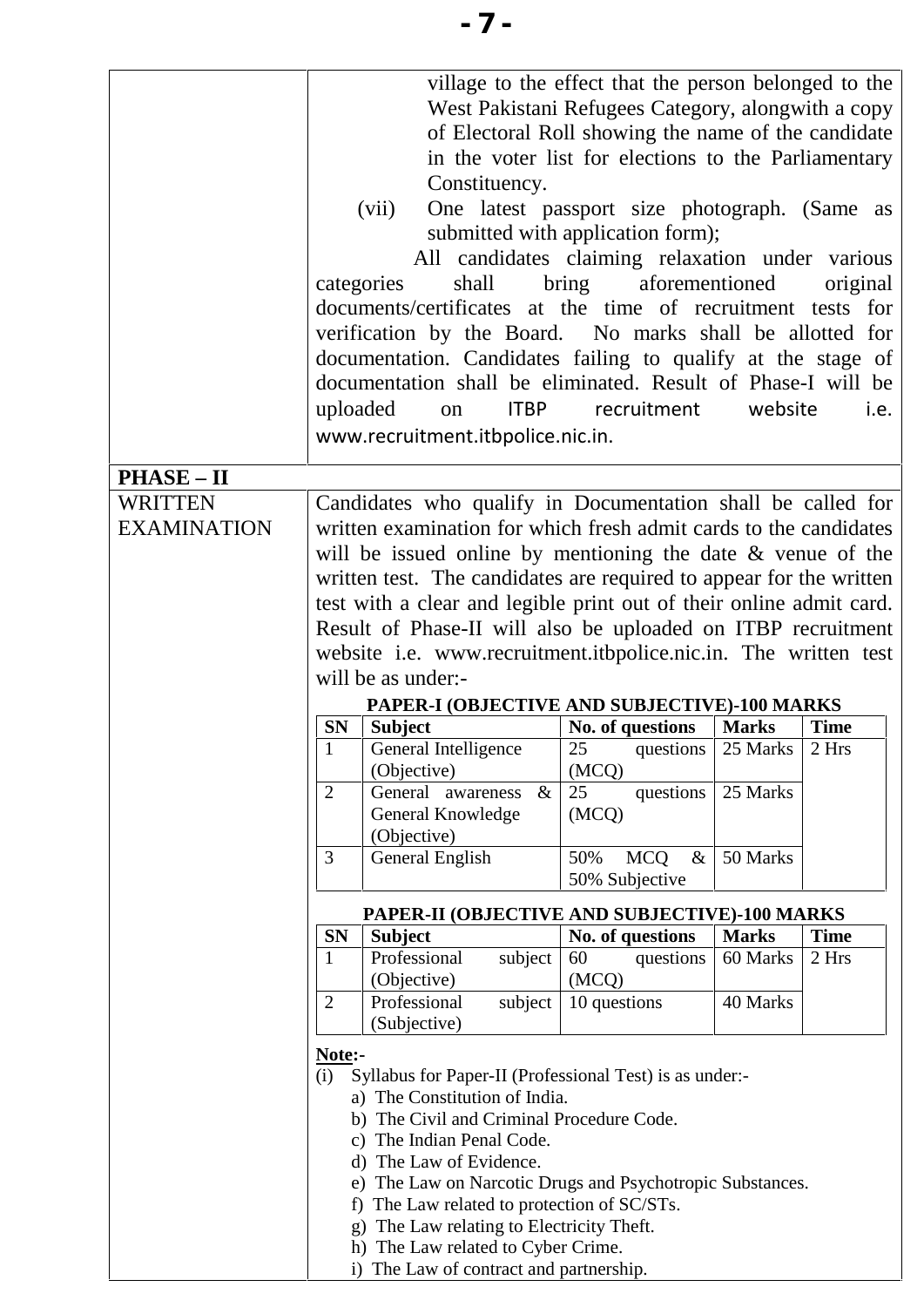|                                                         | i) The Law of Motor Accidental Claims.<br>k) The Law of Arbitration and Conciliation.<br>1) The Hindu Law and Muslim Law.<br>m) The Law on transfer of Property.<br>n) The Law related to Domestic Violence.<br>o) General Rules (Civil & Criminal) and Judgment writing.<br>p) Various rules pertaining to Central Civil Services (CCS)                                                                                                                                                                                                                                                                                                                                                                                                                                                                                                                                                                                       |
|---------------------------------------------------------|--------------------------------------------------------------------------------------------------------------------------------------------------------------------------------------------------------------------------------------------------------------------------------------------------------------------------------------------------------------------------------------------------------------------------------------------------------------------------------------------------------------------------------------------------------------------------------------------------------------------------------------------------------------------------------------------------------------------------------------------------------------------------------------------------------------------------------------------------------------------------------------------------------------------------------|
|                                                         | Minimum qualifying marks in each paper shall be 55% for UR/OBC/<br>(i)<br>EWS and 50% for Scheduled Caste/Scheduled Tribes.<br>(iii) All objective papers will be OMR based or Computer based. All<br>subjective papers will be hand written in blue ink/ball point pen only.<br>(iv) Wherever applicable the questions will be bilingual in Hindi or English.<br>The answers are to be written in the language given in the instructions<br>of the paper.<br>No electronic gadgets like Calculators, Mobile Phones etc or any<br>(v)<br>accessories will be allowed inside the examination hall.<br>(vi) No representation for revaluation of answer sheet of written exam or re-<br>conduct of written examination will be entertained.                                                                                                                                                                                      |
| <b>PHASE - III</b>                                      |                                                                                                                                                                                                                                                                                                                                                                                                                                                                                                                                                                                                                                                                                                                                                                                                                                                                                                                                |
| <b>INTERVIEW</b><br>(PERSONALITY)<br>TEST)-50 MARKS     | Candidates declared qualified in the written test would be<br>required to appear before the Selection Board for interview.<br>Candidates called for interview shall produce the original<br>certificates/documents as mentioned at Para-4 before the<br>Interview Board. Non-production of certificates/documents will<br>lead to disqualification.                                                                                                                                                                                                                                                                                                                                                                                                                                                                                                                                                                            |
| <b>PHASE - IV</b>                                       |                                                                                                                                                                                                                                                                                                                                                                                                                                                                                                                                                                                                                                                                                                                                                                                                                                                                                                                                |
| <b>DETAILED</b><br><b>MEDICAL</b><br><b>EXAMINATION</b> | After the written test the shortlisted candidates shall undergo<br>detailed medical examination to assess their fitness for<br>appointment as per medical guidelines issued by MHA, GOI for<br>direct recruitment in CAPFs from time to time.                                                                                                                                                                                                                                                                                                                                                                                                                                                                                                                                                                                                                                                                                  |
| $PHASE-V$                                               |                                                                                                                                                                                                                                                                                                                                                                                                                                                                                                                                                                                                                                                                                                                                                                                                                                                                                                                                |
| <b>REVIEW</b><br><b>MEDICAL</b><br><b>EXAMINATION</b>   | In case a candidate declared unfit in detailed medical<br>(i)<br>satisfied with the findings of the<br>examination is not<br>Medical Officer, he/she may submit an application as per<br><b>Proforma at Annexure-VIII</b> for his/her<br>re-medical<br>examination with a duly filled Medical Fitness certificate<br>as per Proforma at Annexure-IX as proof of evidence<br>about the possibility of error of judgment on the part of<br>Recruitment Medical Officer within 15 days from the date<br>of his/her rejection in DME. The medical certificate will<br>be taken into consideration unless it contains a note<br>not<br>by the medical practitioner concerned to the effect that it<br>has been given in full knowledge of the fact that the<br>candidate has already been rejected as unfit for<br>appointment in ITBP by a Medical Officer.<br>The appeal will also not be taken into consideration unless<br>(ii) |
|                                                         | it contains Medical Re-Examination Fee of Rs. 100/- in<br>form of Indian Postal Order and Rejection Slip (original)                                                                                                                                                                                                                                                                                                                                                                                                                                                                                                                                                                                                                                                                                                                                                                                                            |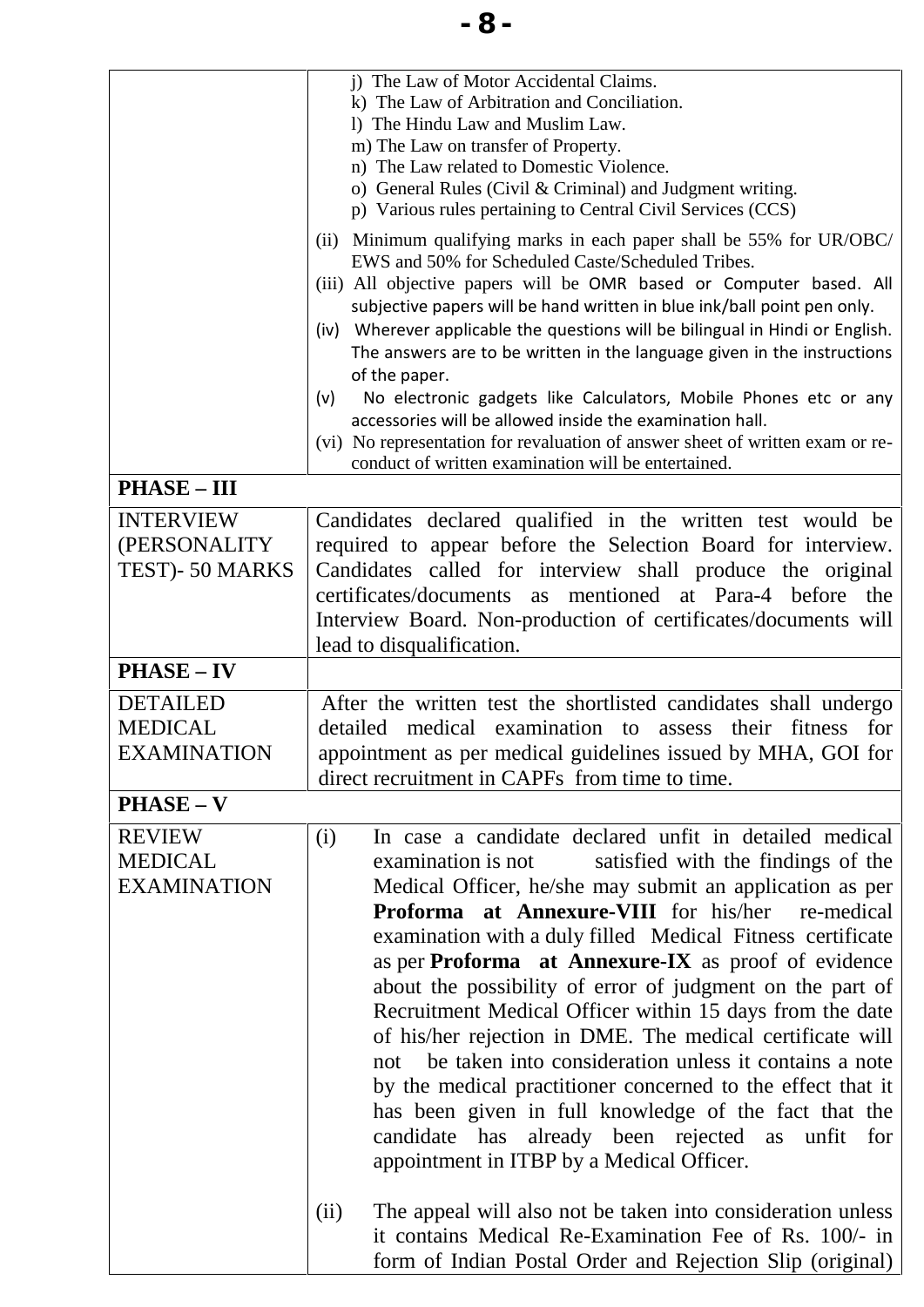|       | issued by the Presiding Officer. RME fee in the form of         |
|-------|-----------------------------------------------------------------|
|       | IPO should be prepared in the name DDO, Dte.Gen. ITB            |
|       | Police, New Delhi. The appeal complete in all respects          |
|       | should be submitted within 15 days from the date of issue       |
|       | of Rejection Slip in which the finding of the Medical           |
|       | Officer are communicated to the candidate. <b>ITBP will not</b> |
|       | be responsible for any postal delay.                            |
|       |                                                                 |
| (iii) | The application for re-medical examination shall be sent to     |
|       | <b>Commandant (Recruitment), Directorate General, ITB</b>       |
|       | Police Force, Block-4, CGO Complex, Lodhi Road                  |
|       | <b>New Delhi-110003.</b>                                        |
|       |                                                                 |
| (iv)  | The RME will be conducted as per medical guidelines             |
|       | issued by MHA, GOI, from time to time. The certificate as       |
|       | required in Annexure-VII is only an administrative              |
|       | requirement for accepting/rejecting the RME appeal, and         |
|       | the decision of the ITBP RME Board will be final.               |
|       |                                                                 |

# 5. **MERIT LIST**

- (i) Merit lists in each category namely, UR, SC, ST, OBC (NCL) and EWS will be drawn on the basis of total marks obtained by the candidates in the written examination and Interview.
- (ii) In case of tie in marks, the candidate older in age will be placed higher in merit list. If the tie still persists the candidate whose name comes first in the alphabet order (English) will be kept higher in the merit list.

# 6. **GENERAL INSTRUCTIONS:**

| 6.1 | All candidates who have been called for PET & PST will bring a clear<br>and legible print out of the online application form or else they may not |
|-----|---------------------------------------------------------------------------------------------------------------------------------------------------|
|     | be permitted to enter the venue. The print out will be retained by ITBP                                                                           |
|     | personnel for office use. All candidates are also required to bring clear                                                                         |
|     | and legible print out of their online admit card at each stage of the                                                                             |
|     | recruitment process.                                                                                                                              |
| 6.2 | Candidates are to ensure to keep sufficient number of same passport size                                                                          |
|     | photos submitted by them while filling the online application form and                                                                            |
|     | bring same passport size photos at all stages of recruitment.                                                                                     |
| 6.3 | Candidates in Central or State Government Service / Departmental                                                                                  |
|     | candidates should submit in original a "No Objection Certificate" and                                                                             |
|     | DE/Vigilance clearance certificate from their employer at the time of                                                                             |
|     | verification of original documents else their candidature will be rejected.                                                                       |
| 6.4 | All eligible candidates will be duly informed about the date and venue                                                                            |
|     | of the recruitment tests through admit card sent electronically on their                                                                          |
|     | registered e-mail ID. Therefore, candidates should provide genuine and                                                                            |
|     | functional e-mail ID and Mobile number at the time of filling online                                                                              |
|     | application form. ITBP will not be responsible in case of any failure of                                                                          |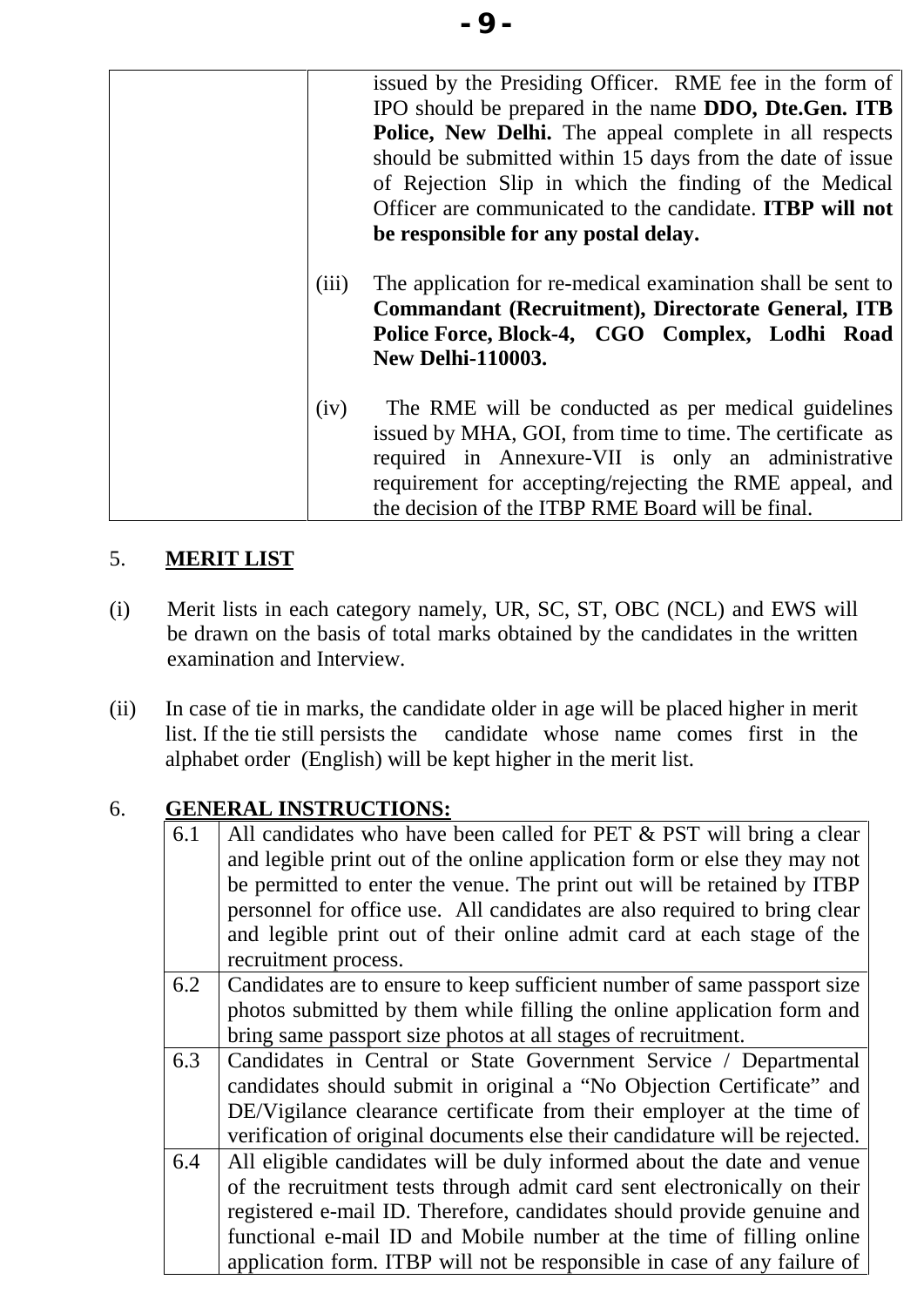|      | the candidate not receiving e-mail/admit card online. Candidates should<br>come duly prepared for more than one day stay under their own<br>arrangements at the Recruitment Centre. ITBP reserves the right to issue                                                                                                                                                                          |
|------|-----------------------------------------------------------------------------------------------------------------------------------------------------------------------------------------------------------------------------------------------------------------------------------------------------------------------------------------------------------------------------------------------|
|      | online admit cards at short notice.                                                                                                                                                                                                                                                                                                                                                           |
| 6.5  | ITBP shall not be responsible for any damage/injury to the candidate                                                                                                                                                                                                                                                                                                                          |
|      | sustained during the course of recruitment process.                                                                                                                                                                                                                                                                                                                                           |
| 6.6  | Candidates are advised to beware of touts and not to fall prey to the<br>unscrupulous elements. Recruitment in ITBP is totally transparent, fair<br>and purely on the basis of performance of the aspirants. No candidate is                                                                                                                                                                  |
|      | required to pay any money in cash or otherwise, for recruitment in<br>ITBPF except nominal application fee. If someone approaches them or<br>asks for money or any other favour, they may report the matter to the<br>recruitment board or the local police.                                                                                                                                  |
| 6.7  | Candidature will be cancelled of those candidates who have filled                                                                                                                                                                                                                                                                                                                             |
|      | application as Govt. employee but are not.                                                                                                                                                                                                                                                                                                                                                    |
| 6.8  | ITBP will not be responsible for any postal delay, power failure,<br>electronic, internet related problems, etc faced by the candidates while<br>applying online.                                                                                                                                                                                                                             |
| 6.9  | Candidates shall be required to serve in the Force for a minimum period<br>of 10 years. If any officer after joining the service wants to resign from<br>the service before the expiry of 10 years, he/she is required to refund a<br>sum equal to three months' pay and allowances attached to the post or<br>the cost of training imparted to him/her by the Force, whichever is<br>higher. |
| 6.10 | Selected candidates shall have to undergo Combatised Basic Training<br>and such other courses as prescribed in the Force from time to time.                                                                                                                                                                                                                                                   |
| 6.11 | No correspondence will be entertained from ineligible candidates whose<br>applications have been rejected.                                                                                                                                                                                                                                                                                    |
| 6.12 | Candidates belonging to physically challenged category are not eligible<br>to apply for this examination.                                                                                                                                                                                                                                                                                     |
| 6.13 | For any stage of the recruitment process, the candidates are advised to<br>come duly prepared for more than one day stay under their own<br>arrangements at the Recruitment Centre.                                                                                                                                                                                                           |
| 6.14 | Any further information/notice in respect to the subject recruitment will<br>be published on <b>www.recruitment.itbpolice.nic.in</b> only. Hence, all<br>candidates are advised to visit on the above link from time to time.                                                                                                                                                                 |
|      |                                                                                                                                                                                                                                                                                                                                                                                               |
| 6.15 | disputes and differences, if any, will be subject to the<br>All                                                                                                                                                                                                                                                                                                                               |
|      | jurisdiction of the Courts within the territorial limits of Delhi only.                                                                                                                                                                                                                                                                                                                       |
| 6.16 | ITBP Recruitment Helpline No. 011-24369482 & 83.                                                                                                                                                                                                                                                                                                                                              |

## 7. **DISCLAIMER:**

Information given in this advertisement and on website are guidelines only. In case of any ambiguity, the existing rules and regulations of ITBP/Govt. of India will be final.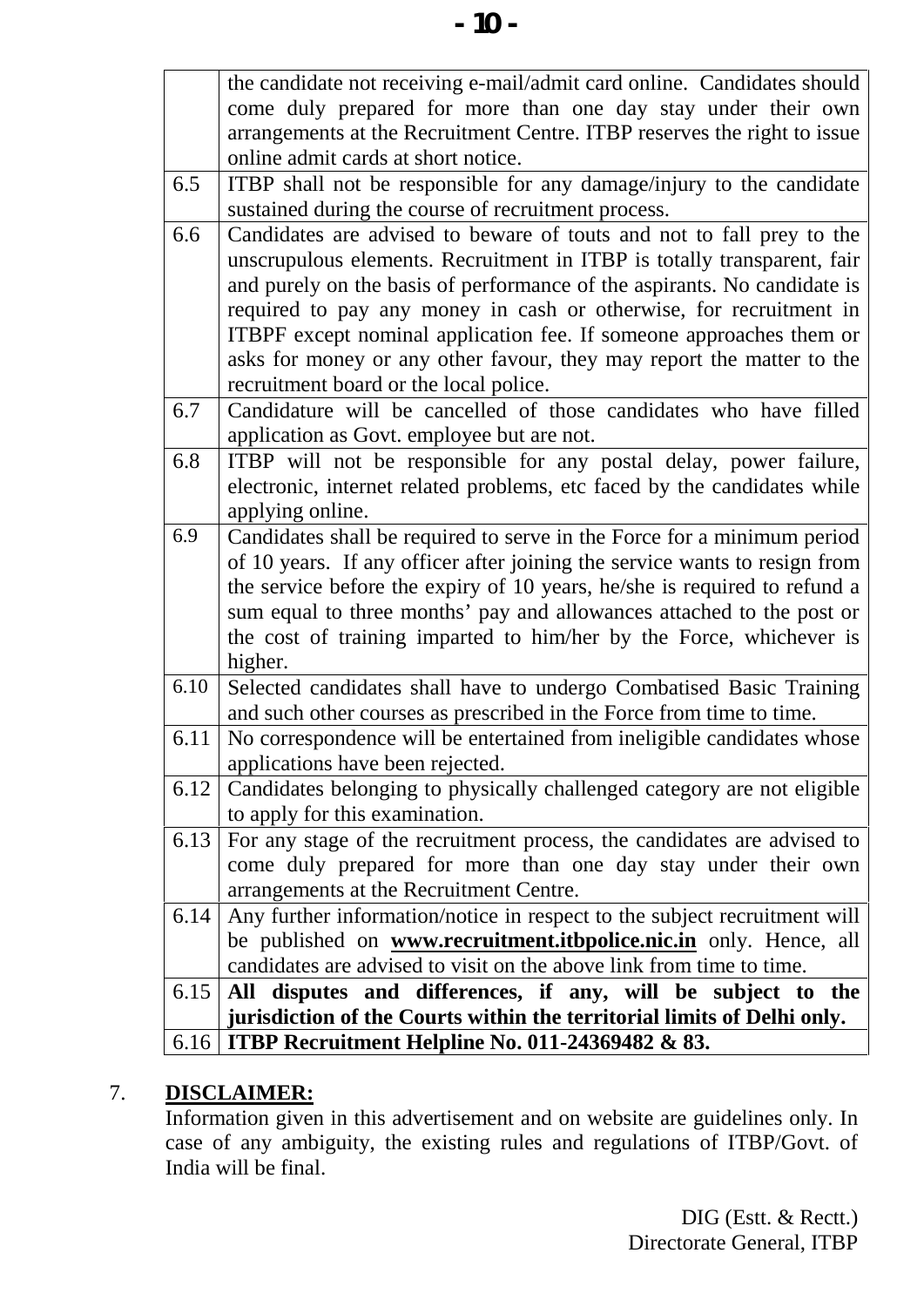#### **RECRUITMENT FOR THE POST OF DEPUTY JUDGE ATTORNEY GENERAL (DEPUTY COMMANDANT) IN INDO-TIBETAN BORDER POLICE FORCE**

#### **(Applicable for in-service candidates only)**

#### **No Objection Certificate**

**Note**: Candidates already in Govt. service must submit their application through proper channel with the following certificate duly signed by their employer agreeing to release them, in case finally selected for the post of **DEPUTY JUDGE ATTORNEY GENERAL (DEPUTY COMMANDANT)** in Indo-Tibetan Border Police.

(i) Certified that Mr.\_\_\_\_\_\_\_\_\_\_\_\_\_\_\_\_\_\_\_\_\_\_\_\_ holds a permanent/temporary post of \_\_\_\_\_\_\_\_\_\_\_\_\_\_\_\_\_\_\_\_\_\_\_\_\_\_\_\_\_\_under Central/State Govt.

(ii) Certified also that he has submitted his application to this department/Office on \_\_\_\_\_\_\_\_\_\_\_\_.

(iii) Certified also that Mr .\_\_\_\_\_\_\_\_\_\_\_\_\_\_\_\_\_\_\_\_\_\_\_\_\_\_\_\_\_\_\_\_ will be released in case of his selection for the post of **DEPUTY JUDGE ATTORNEY GENERAL (DEPUTY COMMANDANT)** in Indo-Tibetan Border Police Force.

(iv) Certified also that Sh………………………………. Post…………………... Serving in ……………………..since…………..(mention dated of appointment) and no DE/Vigilance case is either pending or being contemplated against him.

Place:-

Dated:-

**Signature of Head of Office/ Appointing Authority with office seal**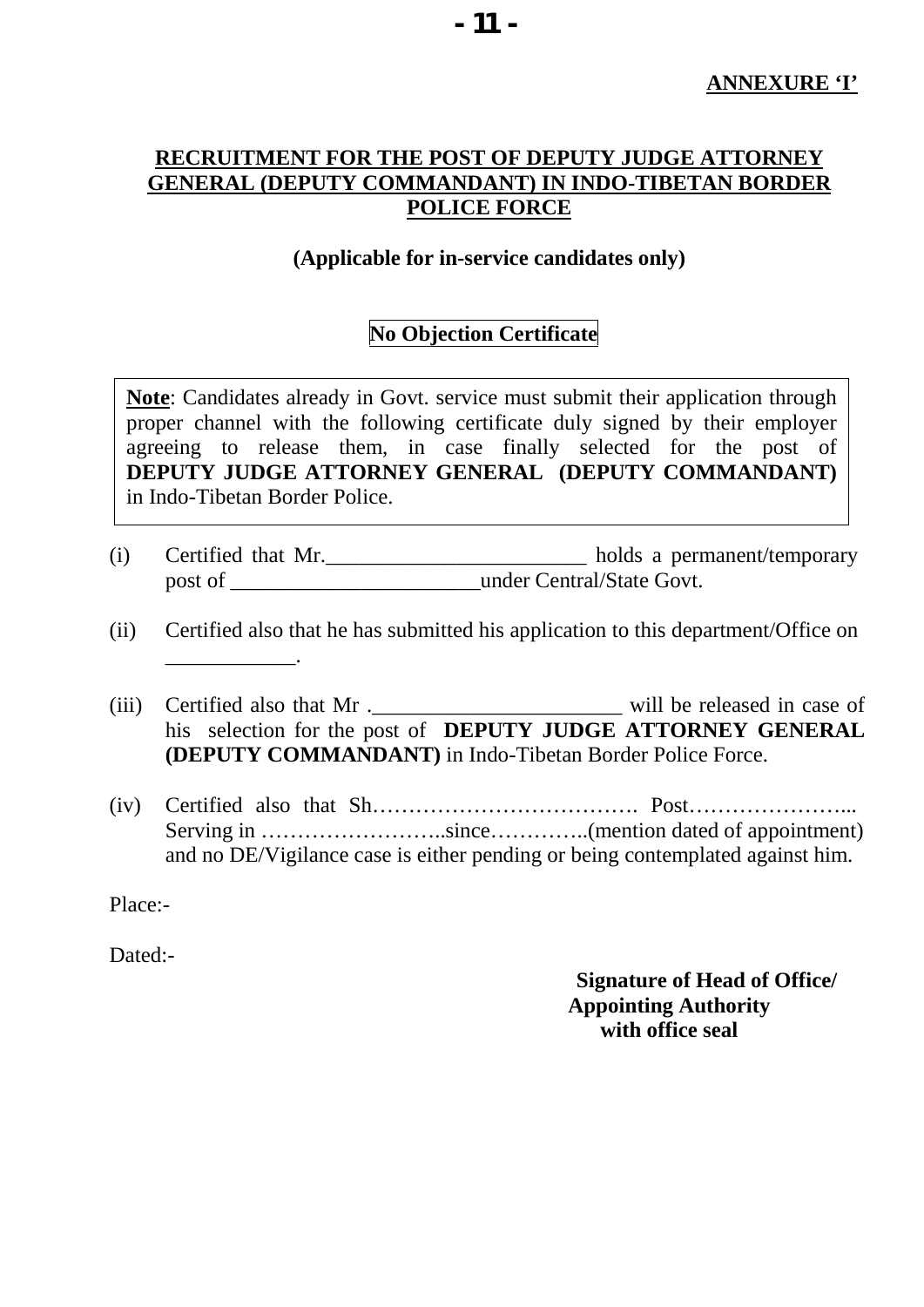## **RECRUITMENT FOR THE POST OF DEPUTY JUDGE ATTORNEY GENERAL (DEPUTY COMMANDANT) IN ITBP**

## **(Applicable for in-service candidates only)**

### **DE/VIGILANCE CLEARANCE CERTIFICATE**

|                                                                  | It is |      |  |         |  |  |  |  |
|------------------------------------------------------------------|-------|------|--|---------|--|--|--|--|
|                                                                  |       | Post |  | Serving |  |  |  |  |
|                                                                  |       |      |  |         |  |  |  |  |
| and no DE/Vigilance case is either pending or being contemplated |       |      |  |         |  |  |  |  |
| against him.                                                     |       |      |  |         |  |  |  |  |

Place:-

Dated:-

**Signature of Head of Office/ Appointing Authority with office seal**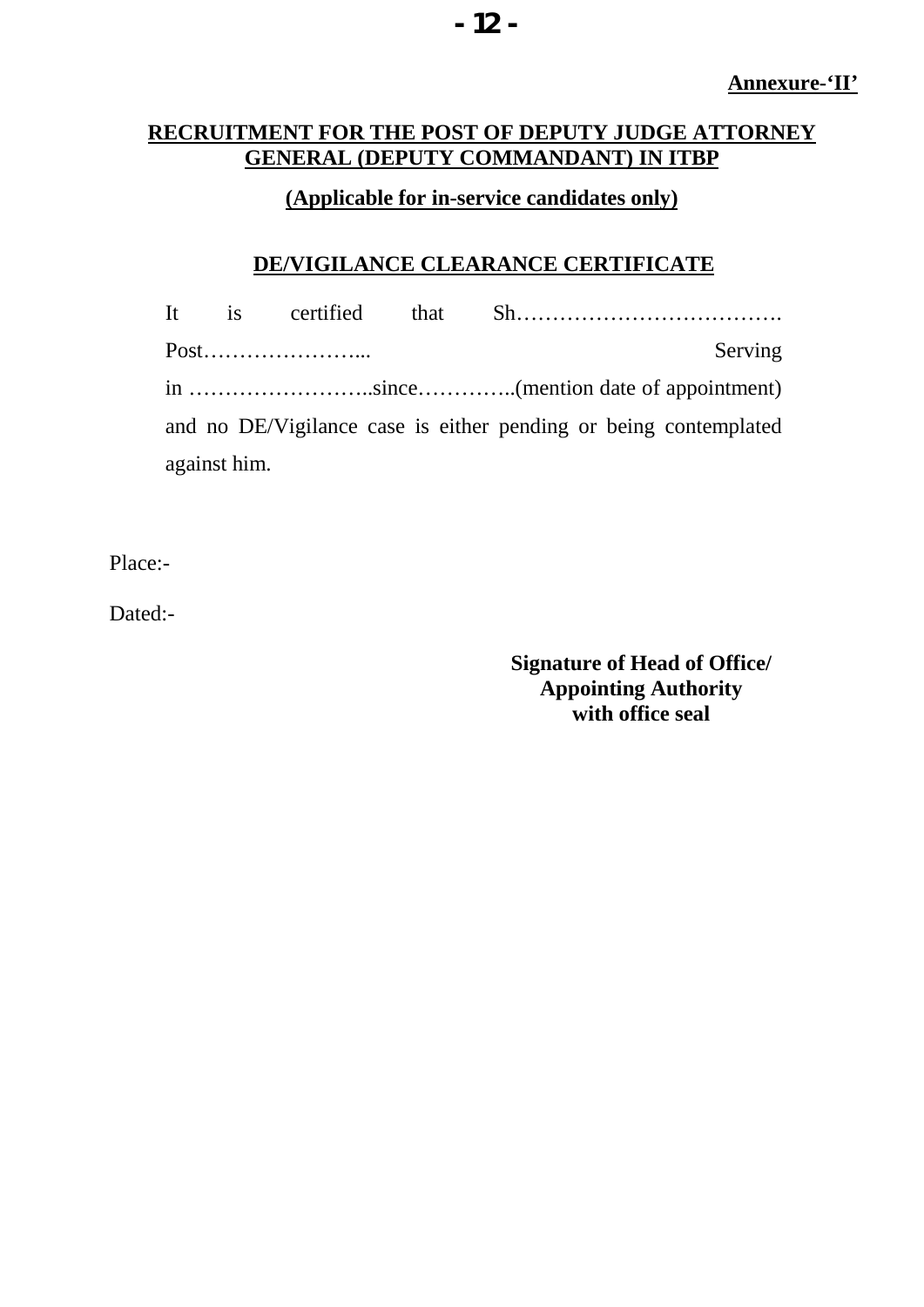#### FORM OF CERTIFICATE TO BE PRODUCED BY A CANDIDATE BELONGING TO **SCHEDULED CASTE OR SCHEDULED TRIBE** APPLYING FOR APPOINTMENT TO POSTS UNDER THE GOVERNMENT OF INDIA

A candidate who claims to belong to one of the Scheduled Caste or the Scheduled Tribes should submit in support of his claim an attested/certified copy of a certificate in the form given below, from the Sub-Divisional Officer or any other officer as indicated below of the District in which his parents (or surviving parent) ordinarily reside who has been designated by the State Government concerned as competent to issue such a certificate. If both his parents are dead, the officer signing the certificate should be of the district in which the candidate himself ordinarily resides otherwise than for the purpose of his own education. Wherever photograph is an integral part of the certificate, the Commission would accept only attested photocopies of such certificates and not any other attested or true copy.

The form of the certificate to be produced by Scheduled Castes and Scheduled Tribes candidates applying for appointment to posts under Government of India.

| This is to certify that Shri/Shrimati/Kumari*                       | son/daughter of             |
|---------------------------------------------------------------------|-----------------------------|
| village/town*<br>of                                                 | District/Division*          |
| of the State/Union Territory*                                       | belongs to the Caste/Tribes |
| which is recognised as a Scheduled Castes/Scheduled Tribes* under:- |                             |

The Constitution (Scheduled Castes) order, 1950 \_\_\_\_\_\_\_\_\_\_\_\_\_\_\_\_\_, the Constitution (Scheduled Tribes) order, 1950 \_\_\_\_\_\_\_\_\_\_\_, the Constitution (Scheduled Castes) Union Territories order, 1951\* \_\_\_\_\_\_\_\_\_\_\_\_\_the Constitution (Scheduled Tribes) Union Territories Order, 1951\* \_\_\_\_\_\_\_\_\_\_\_\_\_

(As amended by the Scheduled Castes and Scheduled Tribes (Modification) Order, 1956, the Bombay Reorganization Act, 1960, the Punjab Reorganization Act, 1966, the State of Himachal Pradesh Act, 1970, the North Eastern Areas Reorganization Act, 1971 and the Scheduled Castes and Scheduled Tribes Orders (Amendment) Act, 1976) The Constitution (Jammu & Kashmir) Scheduled Castes Order, 1956.

The Constitution (Andaman & Nicobar Islands) Scheduled Tribes Order, 1959 as amended by the Scheduled Castes and Scheduled Tribes order (Amendment Act), 1976\*.

The Constitution (Dadra and Nagar Haveli) Scheduled Castes Order 1962. The Constitution (Dadra and Nagar Haveli) Scheduled Tribes Order 1962 @. The Constitution (Pondicherry) Scheduled Castes Order 1964 @. The Constitution (Uttar Pradesh) Scheduled Tribes Order 1967 @. The Constitution (Goa, Daman & Diu) Scheduled Castes Order 1968 @. The Constitution (Goa, Daman & Diu) Scheduled Tribes Order 1968 @. The Constitution (Nagaland) Scheduled Tribes Order 1970 @. The Constitution (Sikkim) Scheduled Castes Order 1978 @. The Constitution (Sikkim) Scheduled Tribes Order 1978 @. The Constitution (Jammu & Kashmir) Scheduled Tribes Order 1989 @. The Constitution (Scheduled Castes) Orders (Amendment) Act, 1990 @. The Constitution (Scheduled Tribes) Orders (Amendment) Ordinance, 1991 @.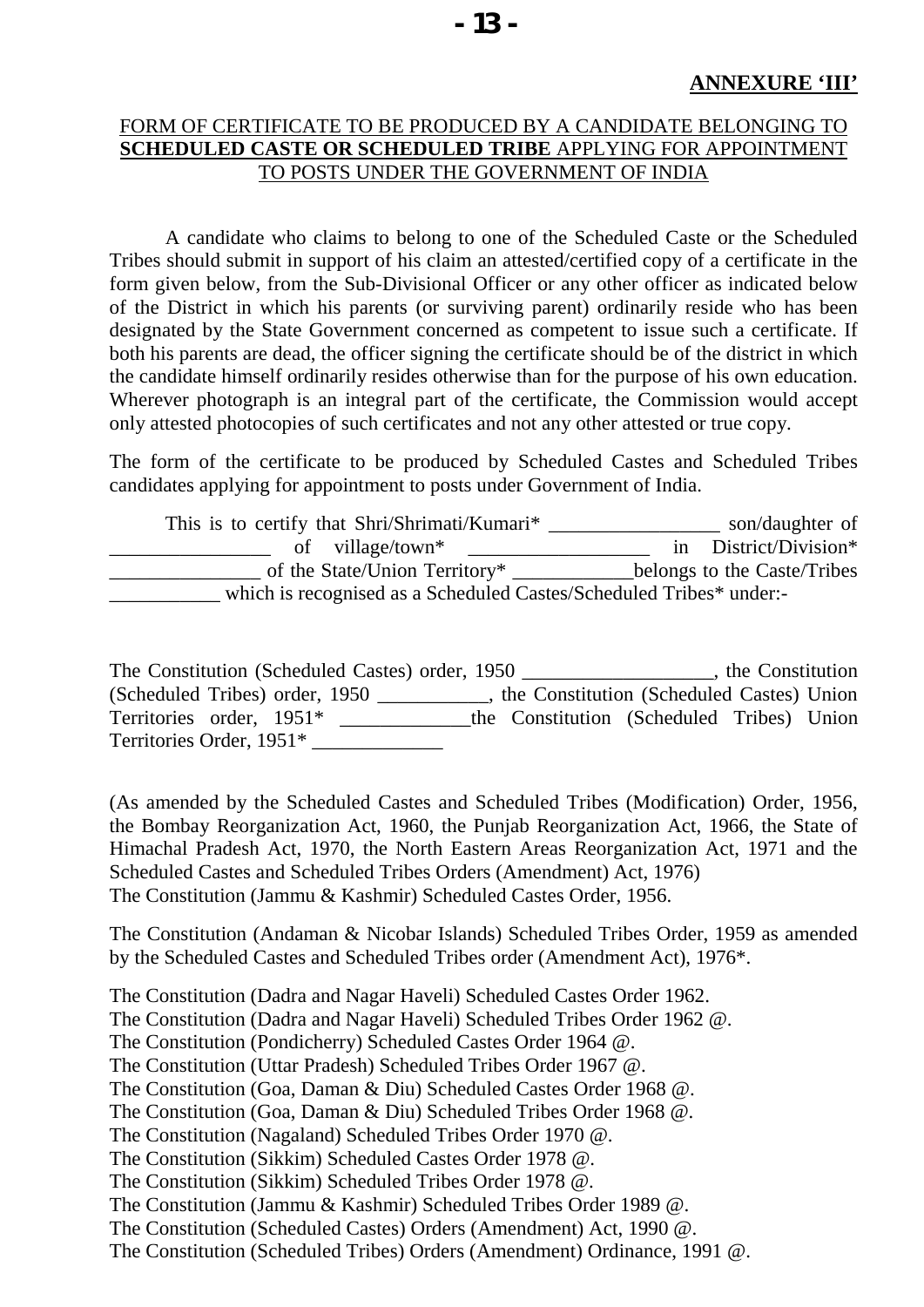The Constitution (Scheduled Tribes) Orders (Second Amendment) Act, 1991 @. The Constitution (Scheduled Tribes) Orders (Amendment) Ordinance, 1996

2. Applicable in the case of Scheduled Castes, Scheduled Tribes persons who have migrated from one State/Union Territory Administration. This certificate is issued on the basis of the Scheduled Castes/ Scheduled Tribes certificate issued to Shri/Shrimati Father/Mother of Shri/ Shrimati/Kumari\* \_\_\_\_\_\_\_\_\_\_\_\_\_\_\_\_\_\_\_\_ of village/town\* in District/Division\* \_\_\_\_\_\_\_\_\_\_\_\_\_\_\_\_\_\_\_\_of the State/Union Territory\* \_\_\_\_\_\_\_\_\_\_\_\_\_\_ who belongs to the Caste/Tribe which is recognised as a Scheduled Caste/Scheduled Tribe in the State/Union Territory\* issued by the dated \_\_\_\_\_\_\_\_\_\_\_\_\_\_\_\_\_.

3. Shri/Shrimati/Kumari and /or\* his/her family ordinarily reside(s) in village/town\* \_\_\_\_\_\_\_\_\_\_\_\_\_\_\_\_\_\_\_\_\_\_\_\_\_\_\_\_\_\_\_\_of District/Division\* \_\_\_\_\_\_\_\_\_\_\_\_\_\_\_\_of the State/Union Territory of  $\qquad \qquad .$ 

Signature \_\_\_\_\_\_\_\_\_\_\_\_\_\_\_\_\_\_\_\_\_\_\_\_\_\_\_\_\_\_\_\_\_\_\_\_\_\_

\*\* Designation

(with seal of office)

State/Union Territory

Place  $\Box$ 

Date  $\Box$ 

\* Please delete the words which are not applicable @ Please quote specific Presidential Order Delete the paragraph which is not applicable.

NOTE: The term, ordinarily reside (s) used here will have the same meaning as in section 20 of the Representation of the People Act, 1950.

\*\* The authorities competent to issue Caste/Tribe Certificates:

| (i)   | District Magistrate/Additional District Magistrate/Collector/Deputy |  |  |  |  |  |  |  |  |  |  |
|-------|---------------------------------------------------------------------|--|--|--|--|--|--|--|--|--|--|
|       | Commissioner/Additional Deputy Commissioner/Dy. Collector/Ist       |  |  |  |  |  |  |  |  |  |  |
|       | Class Stipendiary Magistrate/Sub-Divisional Magistrate/Extra-       |  |  |  |  |  |  |  |  |  |  |
|       | Assistant Commissioner/Taluka Magistrate/Executive Magistrate.      |  |  |  |  |  |  |  |  |  |  |
| (ii)  | Chief Presidency Magistrate/Additional Chief Presidency             |  |  |  |  |  |  |  |  |  |  |
|       | Magistrate/Presidency Magistrate.                                   |  |  |  |  |  |  |  |  |  |  |
| (iii) | Devenue Officers not below the rank of Tebsilder                    |  |  |  |  |  |  |  |  |  |  |

- (iii) Revenue Officers not below the rank of Tehsildar.
- (iv) Sub-Divisional Officers of the area where the candidate and/or his family normally resides.
- NOTE: ST candidates belonging to Tamil Nadu State should submit caste certificate ONLY FROM THE REVENUE DIVISIONAL OFFICER.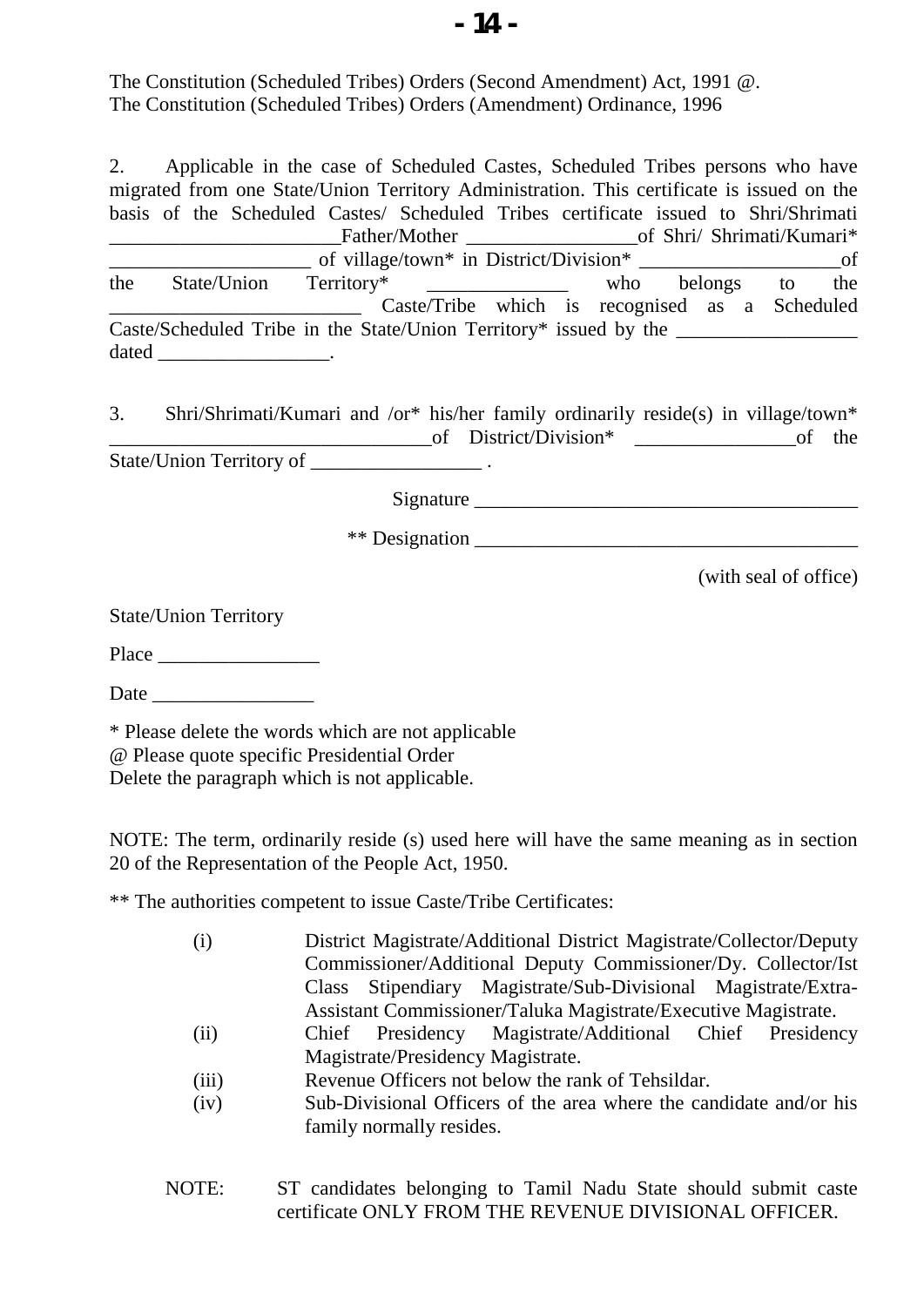## **ANNEXURE 'IV'** FORM OF CERTIFICATE TO BE PRODUCED BY **OTHER BACKWARD CLASSES** APPLYING FOR APPOINTMENT TO POSTS UNDER THE GOVERNMENT OF INDIA

| This                                                                              | 1S  | to | certify                                                     | that  | Shri            |         | Smt.              |    | Kumari                                              |
|-----------------------------------------------------------------------------------|-----|----|-------------------------------------------------------------|-------|-----------------|---------|-------------------|----|-----------------------------------------------------|
|                                                                                   |     |    |                                                             |       | Son $\angle$    |         |                   |    | Daughter of Shri / Smt.                             |
|                                                                                   |     |    |                                                             |       | of Village/Town |         |                   |    |                                                     |
| in District/Division                                                              |     |    | in the State/Union                                          |       |                 |         |                   |    |                                                     |
| Territory                                                                         |     |    |                                                             |       |                 | belongs |                   | to | the                                                 |
|                                                                                   |     |    | Community which is recognized as a backward class under the |       |                 |         |                   |    |                                                     |
| Government of India, Ministry of Social Justice and Empowerment's Resolution No.  |     |    |                                                             |       |                 |         |                   |    |                                                     |
|                                                                                   |     |    |                                                             | dated | $\ddot{x}$      |         |                   |    | Shri/Smt/Kumari                                     |
|                                                                                   |     |    |                                                             |       |                 |         |                   |    | and/or his/her family ordinarily                    |
| reside(s)<br>in                                                                   | the |    |                                                             |       |                 |         | District/Division |    | of<br>the                                           |
|                                                                                   |     |    |                                                             |       |                 |         |                   |    | State/Union Territory. This is also to certify that |
| he/she does not belong to the persons/sections (Creamy Layer) mentioned in Column |     |    |                                                             |       |                 |         |                   |    |                                                     |
| 3 of the Schedule to the Government of India, Department of Personnel & Training  |     |    |                                                             |       |                 |         |                   |    |                                                     |
| O.M. No. 36012/22/93-Estt.(SCT) dated 08.09.1993**.                               |     |    |                                                             |       |                 |         |                   |    |                                                     |

District Magistrate Deputy Commissioner etc.\*\*\*

Dated:

Seal

\*- The authority issuing the certificate may have to mention the details of Resolution of Government of India, in which the caste of the candidate is mentioned as OBC. \*\*- As amended from time to time.

\*\*\*- The authorities competent to issue the Certificate:-

- a. District Magistrate/Additional Magistrate/Collector/Deputy Commissioner/ Additional Deputy Commissioner/Dy. Collector/ $1<sup>st</sup>$  Class Stipendiary Magistrate/Sub-Divisional Magistrate/Taluka Magistrate/Executive Magistrate/ Extra-Assistant Commissioner (not below the rank of first class Stipendiary Magistrate).
- b. Chief Presidency Magistrate/Additional Chief Presidency Magistrate/Presidency Magistrate.
- c. Revenue Officers not below the rank of Tehsildar.
- d. Sub-Divisional Officers of the area where the candidate and/or his family normally resides.

Note: - The term "Ordinarily" used here will have the same meaning as in section 20 of the Representation of the People Act, 1950.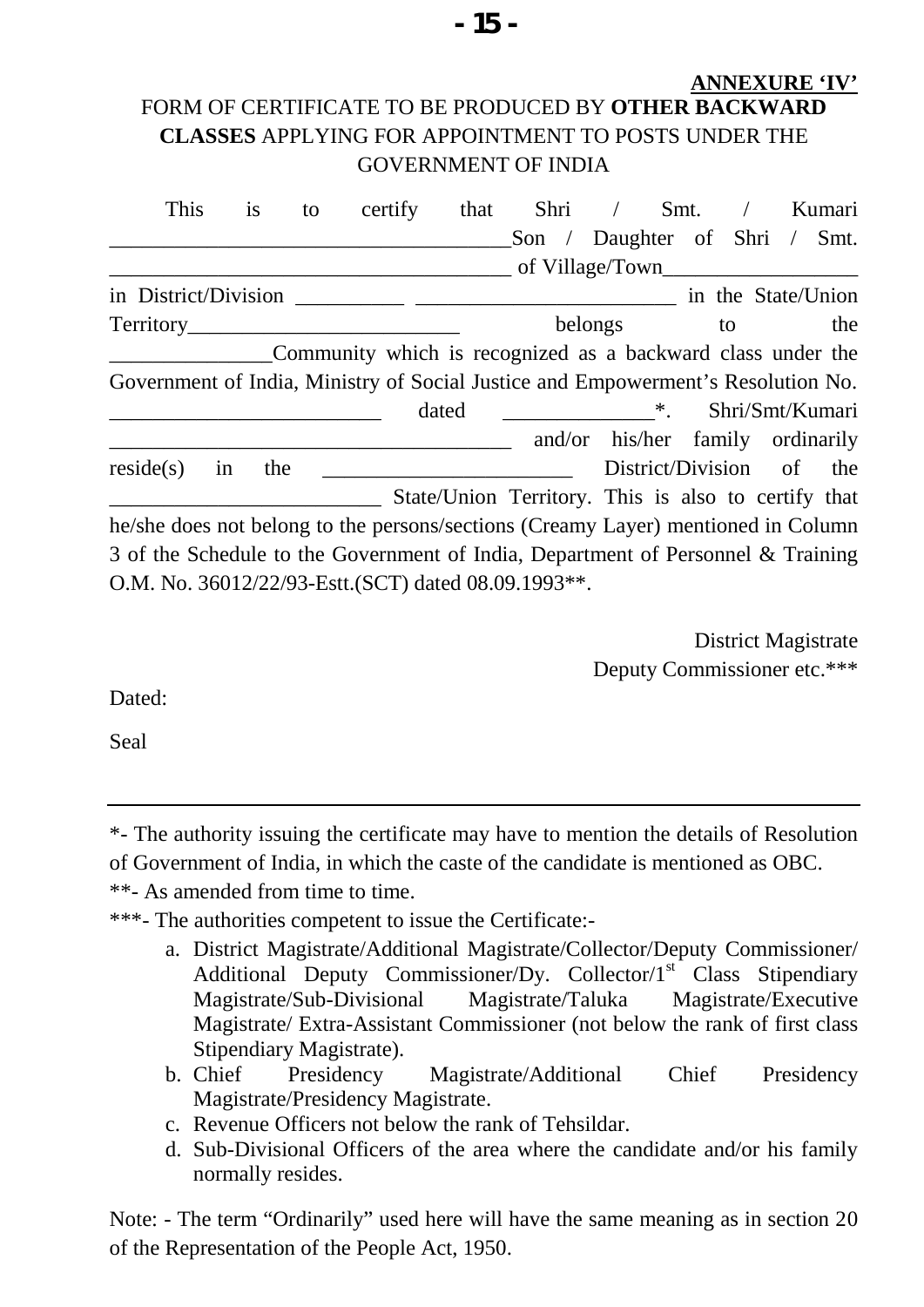# **DECLARATION BY OBC CANDIDATES REGARDING NON CREAMY LAYER STATUS**

|                                                                          | backward class by the Government of India for the purpose of reservation in services as per orders  |
|--------------------------------------------------------------------------|-----------------------------------------------------------------------------------------------------|
|                                                                          | contained in Department of Personnel and Training Office Memorandum No.36012/22/93- Estt.           |
|                                                                          | (SCT), dated $8/9/1993$ which is modified vide DOP&T OM No. $36022/2/2004$ -Estt(Res) dated         |
|                                                                          | 09/03/2004, OM No. 36022/2/2004-Estt(Res) dated 14.10.2008 and OM No. 36033/1/2013-                 |
|                                                                          | Estt(Res) dated $27/05/2013$ . It is also declared that I do not belong to persons/sections (Creamy |
| Layer) mentioned in Column 3 of the Schedule to the Government of India. |                                                                                                     |

Place: \_\_\_\_\_\_\_\_\_\_\_\_ Signature of the applicant(OBC candidate)

Date: \_\_\_\_\_\_\_\_\_\_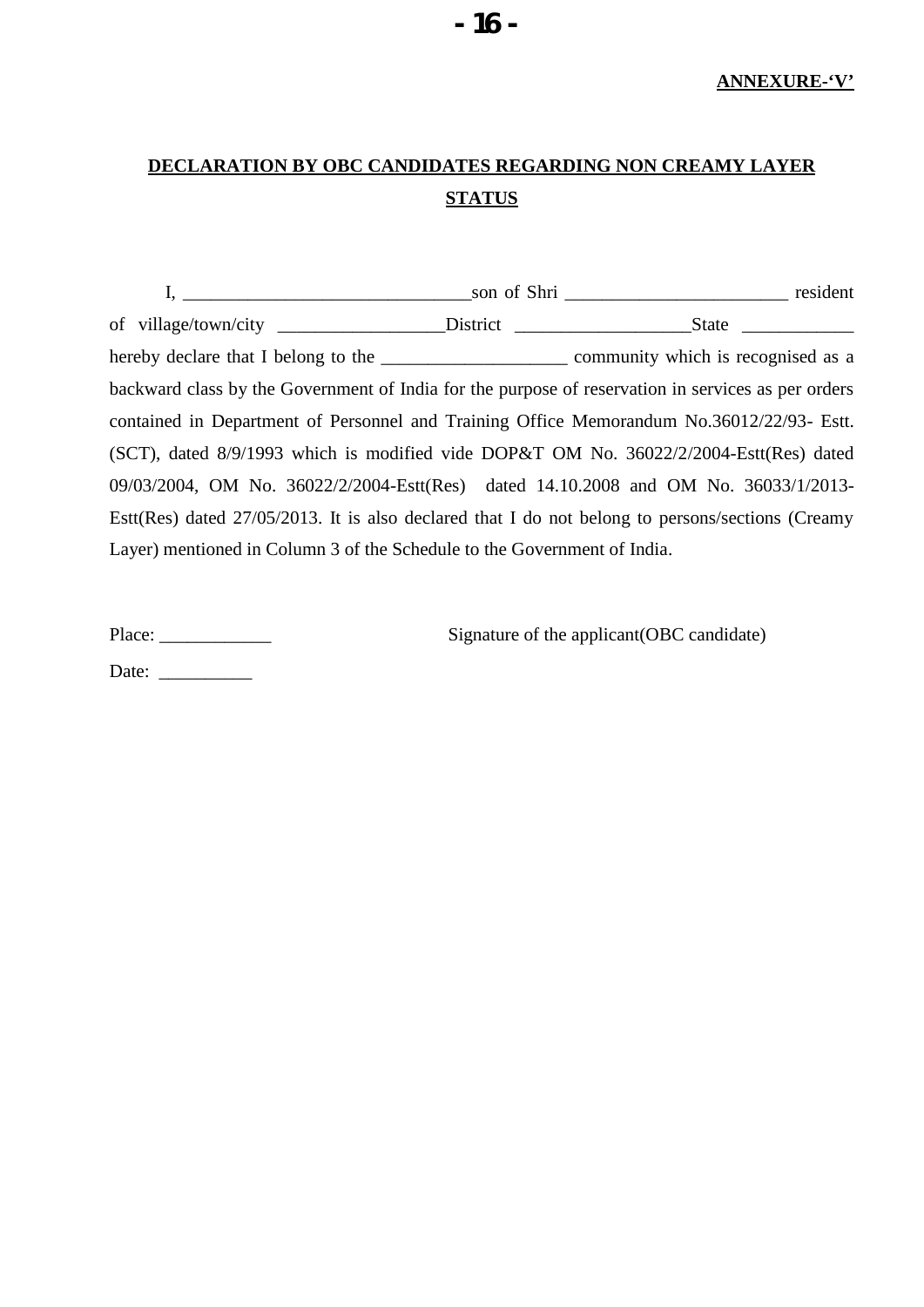#### **ANNEXURE-'VI'**

**Government of …………**

#### **(Name & Address of the authority issuing the certificate) INCOME & ASSEST CERTIFICATE OF BE PRODUCED BY ECONOMICALLY WEAKER SECTIONS**

|      | Certificate No.                                                                                        | Date: |  |
|------|--------------------------------------------------------------------------------------------------------|-------|--|
|      | <b>VALID FOR THE YEAR</b>                                                                              |       |  |
|      |                                                                                                        |       |  |
|      |                                                                                                        |       |  |
|      | Village/Street__________________________Post. Office__________________District__________________in the |       |  |
|      |                                                                                                        |       |  |
|      | attested below belongs to Economically Weaker Sections, since the gross annual income* of              |       |  |
|      | his/her "family" ** is below Rs. 8 lakh (Rupees Eight Lakh only) for the financial year                |       |  |
|      | His/her family does not own or possess any of the following assets***:                                 |       |  |
| I.   | 5 acres of agricultural land and above;                                                                |       |  |
| П.   | Residential flat of 1000 sq. ft. and above;                                                            |       |  |
| III. | Residential plot of 100 sq. yards and above in notified municipalities;                                |       |  |
| TV 7 | וו והווי יוויות ההממונות הדיוו                                                                         |       |  |

**IV. Residential plot of 200 sq. yards and above in areas other than the notified municipalities.**

| Shri/Smt./Kumari | belongs to the                                                                                 | caste which is |
|------------------|------------------------------------------------------------------------------------------------|----------------|
|                  | not recognized as a Scheduled Caste, Scheduled Tribe and Other Backward Classes (Central List) |                |

| Signature with seal of Office |  |
|-------------------------------|--|
| Name                          |  |
| Designation                   |  |

Recent Passport Size attested photograph of the applicant

\*Note1:. Income covered all sources i.e. salary, agriculture, business, profession, etc.

\*\*Note2: The term "Family" for this purpose include the person, who seeks benefit of reservation, his/her parents and siblings below the age of 18 years as also his/her spouse and children below the age of 18 years

\*\*\*Note 3: The property held by a "Family" in different location or different places/cities have been clubbed while applying the land or property holding test to determine EWS status.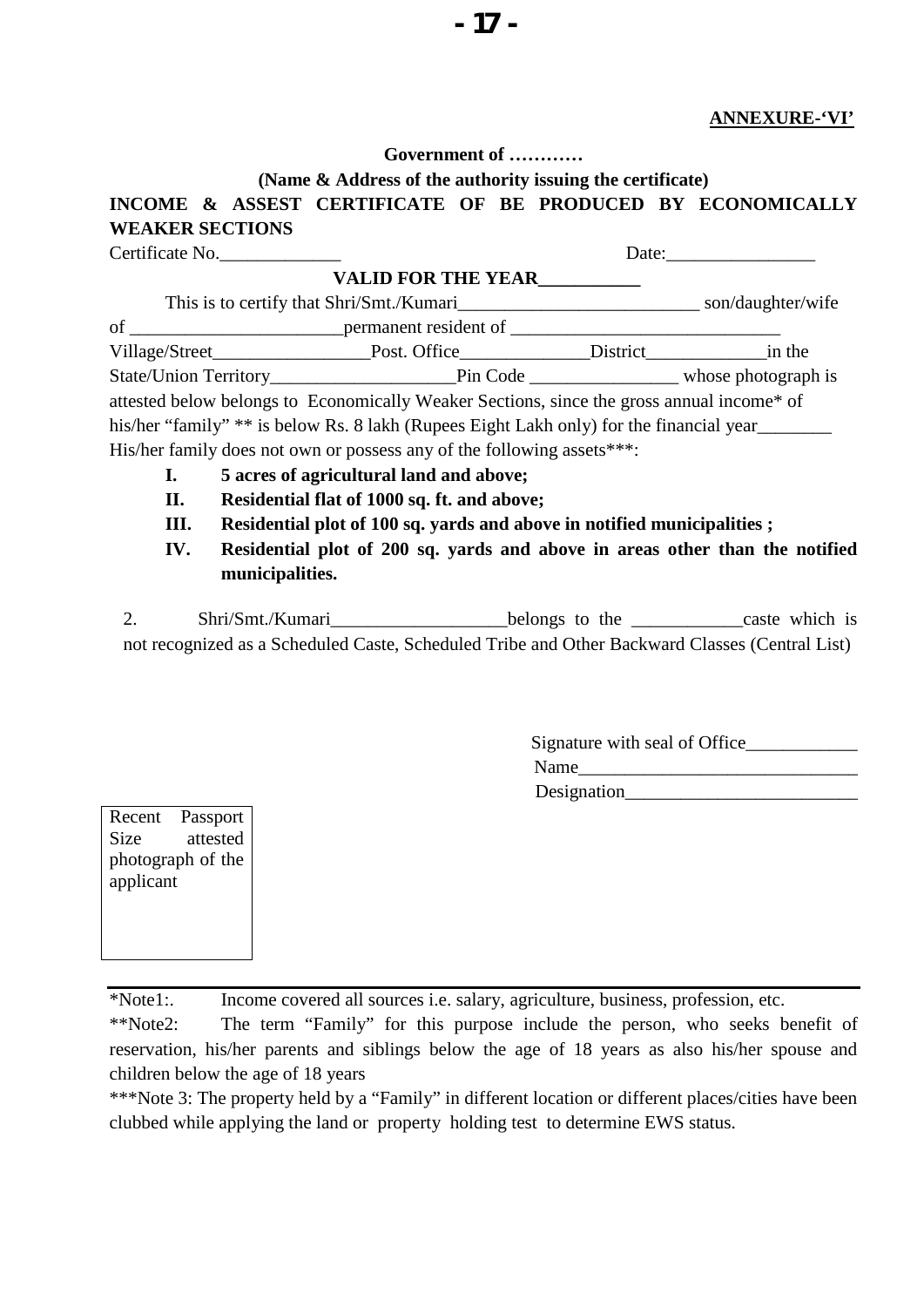# **ANNEXURE-VII**

Office of the Sarpanch/Numberdar/Naib Tehsildar ………………………………….

**Photograph**

#### **IDENTITY CERTIFICATE FOR WEST PAKISTANI REFUGEE RESIDING IN THE STATE OF JAMMU & KASHMIR**

|  | undivided India (now Pakistan) presently residing at H. No, Street/               |  |  |
|--|-----------------------------------------------------------------------------------|--|--|
|  |                                                                                   |  |  |
|  |                                                                                   |  |  |
|  | Refugee after having migrated form Pakistan during the Indo-Pak Conflict of 1947. |  |  |

Sarpanch / Numberdar/Naib Tehsildar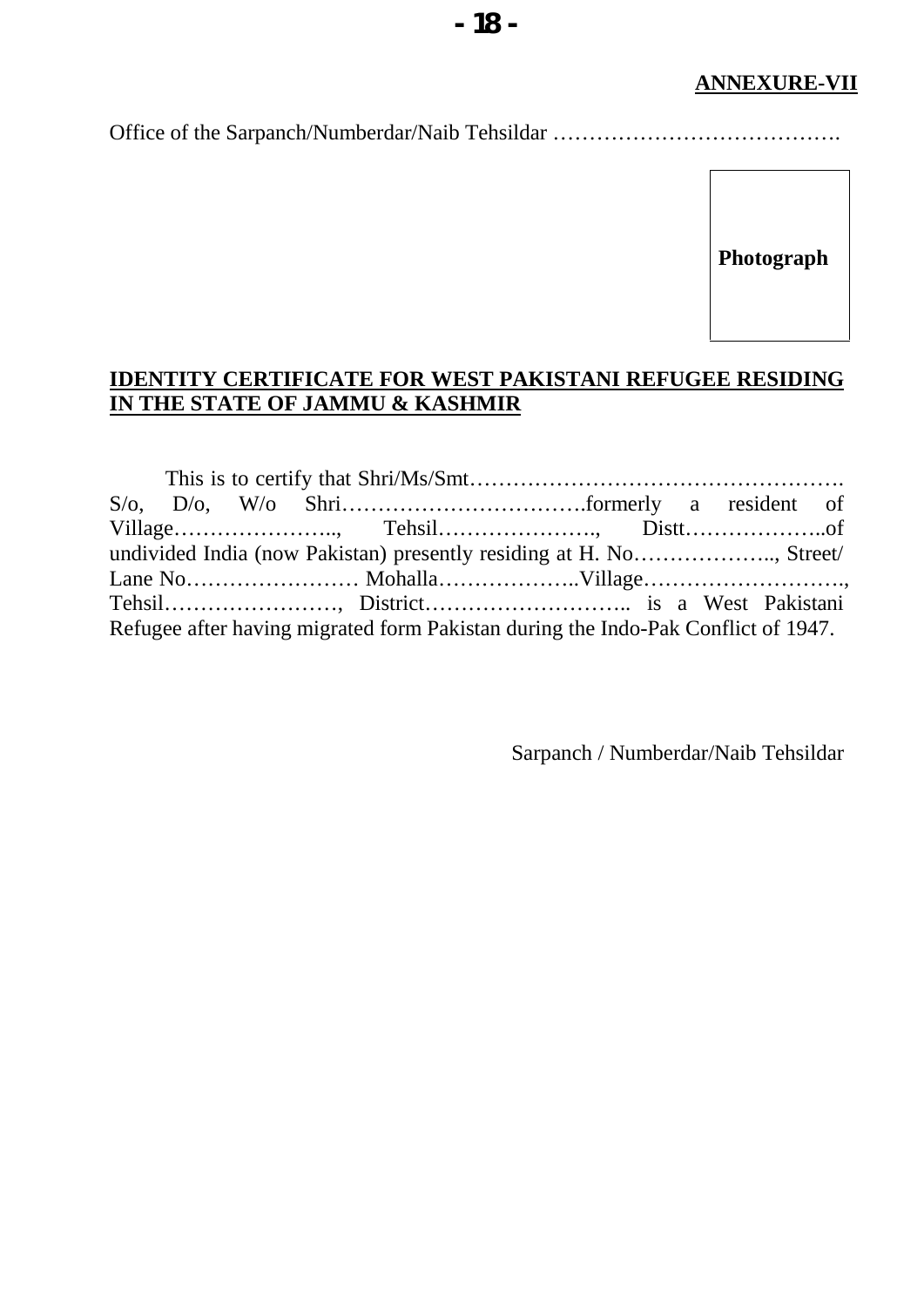#### **ANNEXURE- 'VIII'**

|  |  |  |  |  | . |  |  |  |  | . |  |  |  |  |  |  |  |  |
|--|--|--|--|--|---|--|--|--|--|---|--|--|--|--|--|--|--|--|

Sir,

To,

I was medically examined on……………. at……………….. for the post of ……………………………… in ITB Police wherein I have been declared as UNFIT on ground of ………………………………………………………………….. …………………………………………………………………………………………

2. I have got myself medically examined from medical practitioner Dr……………………… who has found me medically FIT for the above post. I enclose the prescribed certificate duly signed by the aforesaid doctor who has declared medically FIT. I also enclosed a IPO for Rs. 100/- as directed for my review medical examination by the medical board of ITBP.

3. Certified that all documents as per check list are attached to this letter.

4. I therefore requested for my review medical examination by a review medical board for the post of ……………………………….. in ITB Police.

#### CHECK LIST

(a) Original rejection slip issued at the time of DME (b)Medical fitness certificate (c) IPO for Rs. 100-

Yours faithfully,

| Roll No |
|---------|
| Address |
|         |